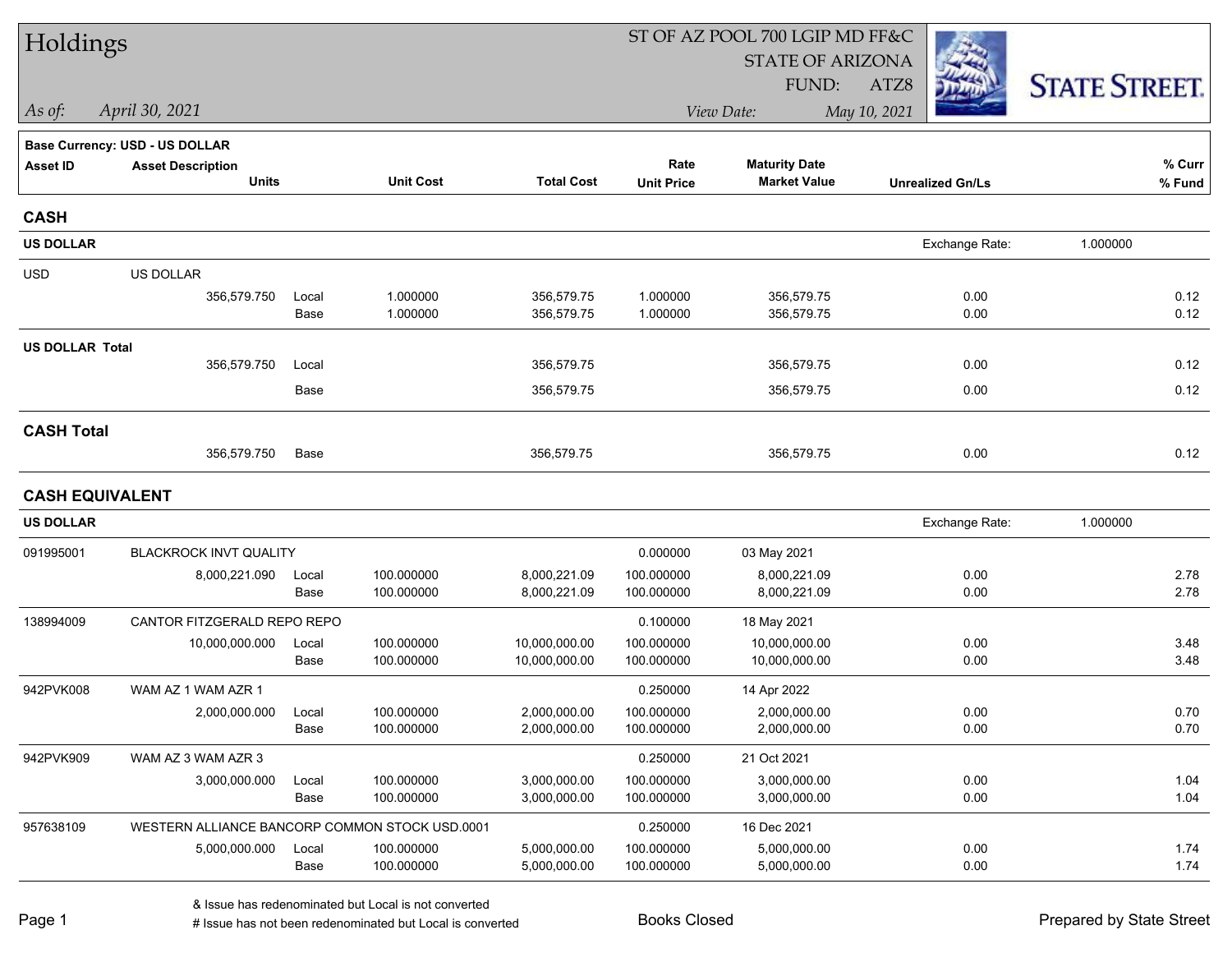| Holdings |
|----------|
|----------|

#### ST OF AZ POOL 700 LGIP MD FF&C

STATE OF ARIZONA

FUND:

**Maturity Date**



**% Curr**

*April 30, 2021 As of: View Date: May 10, 2021*

**Base Currency: USD - US DOLLAR**

ATZ8

**Asset ID Asset Description Rate**

|                     | <b>Units</b>                                     |       | <b>Unit Cost</b> | <b>Total Cost</b> | <b>Unit Price</b> | <b>Market Value</b> | <b>Unrealized Gn/Ls</b> | % Fund   |
|---------------------|--------------------------------------------------|-------|------------------|-------------------|-------------------|---------------------|-------------------------|----------|
| 95763A914           | WESTERN ALLIANCE BANCORP PP                      |       |                  | 0.200000          | 24 Jun 2021       |                     |                         |          |
|                     | 5,000,000.000                                    | Local | 100.000000       | 5,000,000.00      | 100.000000        | 5,000,000.00        | 0.00                    | 1.74     |
|                     |                                                  | Base  | 100.000000       | 5,000,000.00      | 100.000000        | 5,000,000.00        | 0.00                    | 1.74     |
| 979QHR003           | SOUTH STREET REPO                                |       |                  |                   | 0.100000          | 03 May 2021         |                         |          |
|                     | 5,000,000.000                                    | Local | 100.000000       | 5,000,000.00      | 100.000000        | 5,000,000.00        | 0.00                    | 1.74     |
|                     |                                                  | Base  | 100.000000       | 5,000,000.00      | 100.000000        | 5,000,000.00        | 0.00                    | 1.74     |
| 985FHY004           | MITSUBISHI UFJ REPO                              |       |                  |                   | 0.010000          | 03 May 2021         |                         |          |
|                     | 10,500,000.000                                   | Local | 100.000000       | 10,500,000.00     | 100.000000        | 10,500,000.00       | 0.00                    | 3.65     |
|                     |                                                  | Base  | 100.000000       | 10,500,000.00     | 100.000000        | 10,500,000.00       | 0.00                    | 3.65     |
| US DOLLAR Total     |                                                  |       |                  |                   |                   |                     |                         |          |
|                     | 48,500,221.090                                   | Local |                  | 48,500,221.09     |                   | 48,500,221.09       | 0.00                    | 16.86    |
|                     |                                                  | Base  |                  | 48,500,221.09     |                   | 48,500,221.09       | 0.00                    | 16.86    |
|                     | <b>CASH EQUIVALENT Total</b>                     |       |                  |                   |                   |                     |                         |          |
|                     | 48,500,221.090                                   | Base  |                  | 48,500,221.09     |                   | 48,500,221.09       | 0.00                    | 16.86    |
| <b>FIXED INCOME</b> |                                                  |       |                  |                   |                   |                     |                         |          |
|                     |                                                  |       |                  |                   |                   |                     |                         |          |
| <b>US DOLLAR</b>    |                                                  |       |                  |                   |                   |                     | Exchange Rate:          | 1.000000 |
| 30218HAA5           | EXPORT LEASING 2009 LLC US GOVT GUAR 08/21 1.859 |       |                  |                   | 1.859000          | 28 Aug 2021         |                         |          |
|                     | 53,071.770                                       | Local | 100.057149       | 53,102.10         | 100.226721        | 53,192.09           | 89.99                   | 0.02     |
| Original Face:      | 965,094.000                                      | Base  | 100.057149       | 53,102.10         | 100.226721        | 53,192.09           | 89.99                   | 0.02     |
| 36178GHQ0           | GNMA POOL AA8339 GN 08/27 FIXED 3                |       |                  |                   | 3.000000          | 15 Aug 2027         |                         |          |
|                     | 700,303.450                                      | Local | 102.917351       | 720,733.76        | 105.400501        | 738,123.34          | 17,389.58               | 0.26     |
| Original Face:      | 5,000,000.000                                    | Base  | 102.917351       | 720,733.76        | 105.400501        | 738,123.34          | 17,389.58               | 0.26     |
| 36179MAF7           | GNMA II POOL MA0006 G2 04/27 FIXED 2.5           |       |                  |                   | 2.500000          | 20 Apr 2027         |                         |          |
|                     | 603,728.260                                      | Local | 102.235554       | 617,224.93        | 103.491962        | 624,810.22          | 7,585.29                | 0.22     |
| Original Face:      | 4,372,786.000                                    | Base  | 102.235554       | 617,224.93        | 103.491962        | 624,810.22          | 7,585.29                | 0.22     |
| 36179MCH1           | GNMA II POOL MA0072 G2 05/27 FIXED 2.5           |       |                  |                   | 2.500000          | 20 May 2027         |                         |          |
|                     | 716,805.100                                      | Local | 101.969905       | 730,925.48        | 103.492611        | 741,840.31          | 10,914.83               | 0.26     |
| Original Face:      | 5,000,000.000                                    | Base  | 101.969905       | 730,925.48        | 103.492611        | 741,840.31          | 10,914.83               | 0.26     |
|                     |                                                  |       |                  |                   |                   |                     |                         |          |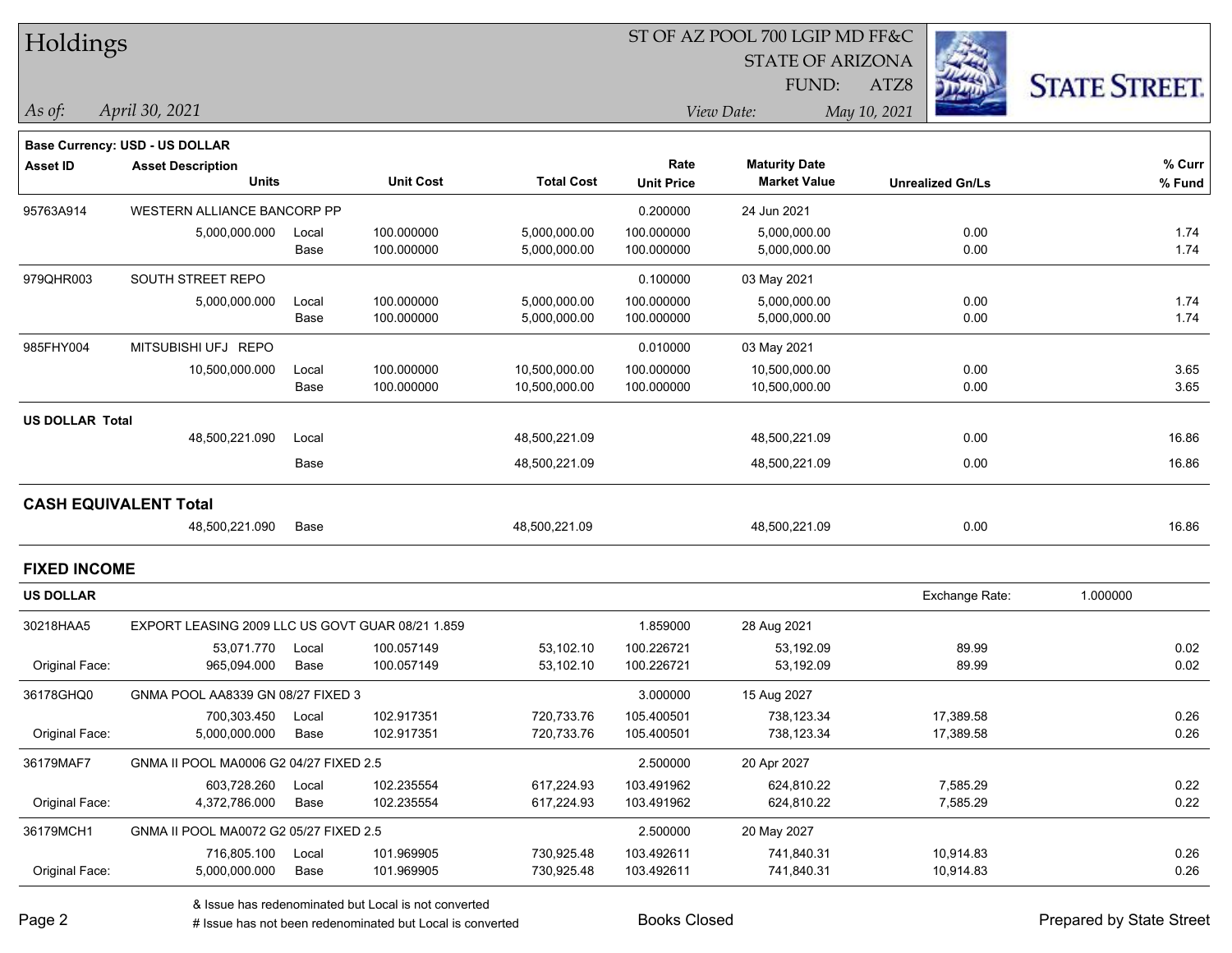| Holdings |
|----------|
|          |

#### ST OF AZ POOL 700 LGIP MD FF&C

**Maturity Date**

STATE OF ARIZONA

ATZ8



**% Curr**

*April 30, 2021 As of: View Date: May 10, 2021*

FUND:

|                | <b>Units</b>                              |       | <b>Unit Cost</b> | <b>Total Cost</b> | <b>Unit Price</b> | <b>Market Value</b> | <b>Unrealized Gn/Ls</b> | % Fund |
|----------------|-------------------------------------------|-------|------------------|-------------------|-------------------|---------------------|-------------------------|--------|
| 36179MGP9      | GNMA II POOL MA0206 G2 07/27 FIXED 3.5    |       |                  |                   | 3.500000          | 20 Jul 2027         |                         |        |
|                | 400,000.870                               | Local | 103.218126       | 412,873.40        | 107.080556        | 428,323.16          | 15,449.76               | 0.15   |
| Original Face: | 4,169,641.000                             | Base  | 103.218126       | 412,873.40        | 107.080556        | 428,323.16          | 15,449.76               | 0.15   |
| 36179NDH8      | GNMA II POOL MA1004 G2 05/43 FIXED 3      |       |                  |                   | 3.000000          | 20 May 2043         |                         |        |
|                | 299,082.400                               | Local | 101.117234       | 302,423.85        | 103.463701        | 309,441.72          | 7,017.87                | 0.11   |
| Original Face: | 2,000,000.000                             | Base  | 101.117234       | 302,423.85        | 103.463701        | 309,441.72          | 7,017.87                | 0.11   |
| 36202F3T1      | GNMA II POOL 005310 G2 02/27 FIXED 3.5    |       |                  |                   | 3.500000          | 20 Feb 2027         |                         |        |
|                | 264,936.950                               | Local | 102.121308       | 270,557.08        | 106.029455        | 280,911.20          | 10,354.12               | 0.10   |
| Original Face: | 2.910.888.000                             | Base  | 102.121308       | 270,557.08        | 106.029455        | 280,911.20          | 10,354.12               | 0.10   |
| 36225E3Y6      | GNMA II POOL 082614 G2 09/40 FLOATING VAR |       |                  |                   | 2.250000          | 20 Sep 2040         |                         |        |
|                | 548,859.780                               | Local | 102.976139       | 565,194.61        | 104.608997        | 574,156.71          | 8,962.10                | 0.20   |
| Original Face: | 9,450,000.000                             | Base  | 102.976139       | 565,194.61        | 104.608997        | 574,156.71          | 8,962.10                | 0.20   |
| 3622A2EM0      | GNMA POOL 783740 GN 12/27 FIXED 2.5       |       |                  |                   | 2.500000          | 15 Dec 2027         |                         |        |
|                | 402,379.130                               | Local | 100.998605       | 406,397.31        | 104.536696        | 420,633.85          | 14,236.54               | 0.15   |
| Original Face: | 2,500,000.000                             | Base  | 100.998605       | 406,397.31        | 104.536696        | 420,633.85          | 14,236.54               | 0.15   |
| 3622A2F31      | GNMA II POOL 783786 G2 06/28 FIXED 2.5    |       |                  |                   | 2.500000          | 20 Jun 2028         |                         |        |
|                | 280,743.660                               | Local | 100.962654       | 283,446.25        | 102.525947        | 287,835.10          | 4,388.85                | 0.10   |
| Original Face: | 1,500,000.000                             | Base  | 100.962654       | 283,446.25        | 102.525947        | 287,835.10          | 4,388.85                | 0.10   |
| 36230M3Y1      | GNMA POOL 753515 GN 11/40 FIXED 4         |       |                  |                   | 4.000000          | 15 Nov 2040         |                         |        |
|                | 541,763.970                               | Local | 105.213673       | 570,009.77        | 109.738067        | 594,521.31          | 24,511.54               | 0.21   |
| Original Face: | 5,872,458.000                             | Base  | 105.213673       | 570,009.77        | 109.738067        | 594,521.31          | 24,511.54               | 0.21   |
| 36241KZ76      | GNMA POOL 782566 GN 02/24 FIXED 5.5       |       |                  |                   | 5.500000          | 15 Feb 2024         |                         |        |
|                | 12,311.750                                | Local | 101.488903       | 12,495.06         | 104.929497        | 12,918.66           | 423.60                  | 0.00   |
| Original Face: | 1.000.000.000                             | Base  | 101.488903       | 12.495.06         | 104.929497        | 12,918.66           | 423.60                  | 0.00   |

**Unit Cost Total Cost Unit Price Market Value Unrealized Gn/Ls** 

| Base Currency: USD - US DOLLAR |  |
|--------------------------------|--|

& Issue has redenominated but Local is not converted

36290TK65 GNMA POOL 616917 GN 12/35 FIXED 5 5.00000 5.000000 5.000000 15 Dec 2035

36294XCP9 GNMA POOL 662578 GN 09/22 FIXED 5 5.000000 15 Sep 2022

**Asset ID Asset Description Rate**

Original Face: 1,000,000.000 Base 104.421390 26,124.77 113.083427 28,291.89 2,167.12 0.01

Original Face: 25,000.000 Base 100.608696 185.12 103.965414 191.30 6.18 0.00

25,018.600 Local 104.421390 26,124.77 113.083427 28,291.89 2,167.12 0.01

184.000 Local 100.608696 185.12 103.965414 191.30 6.18 0.00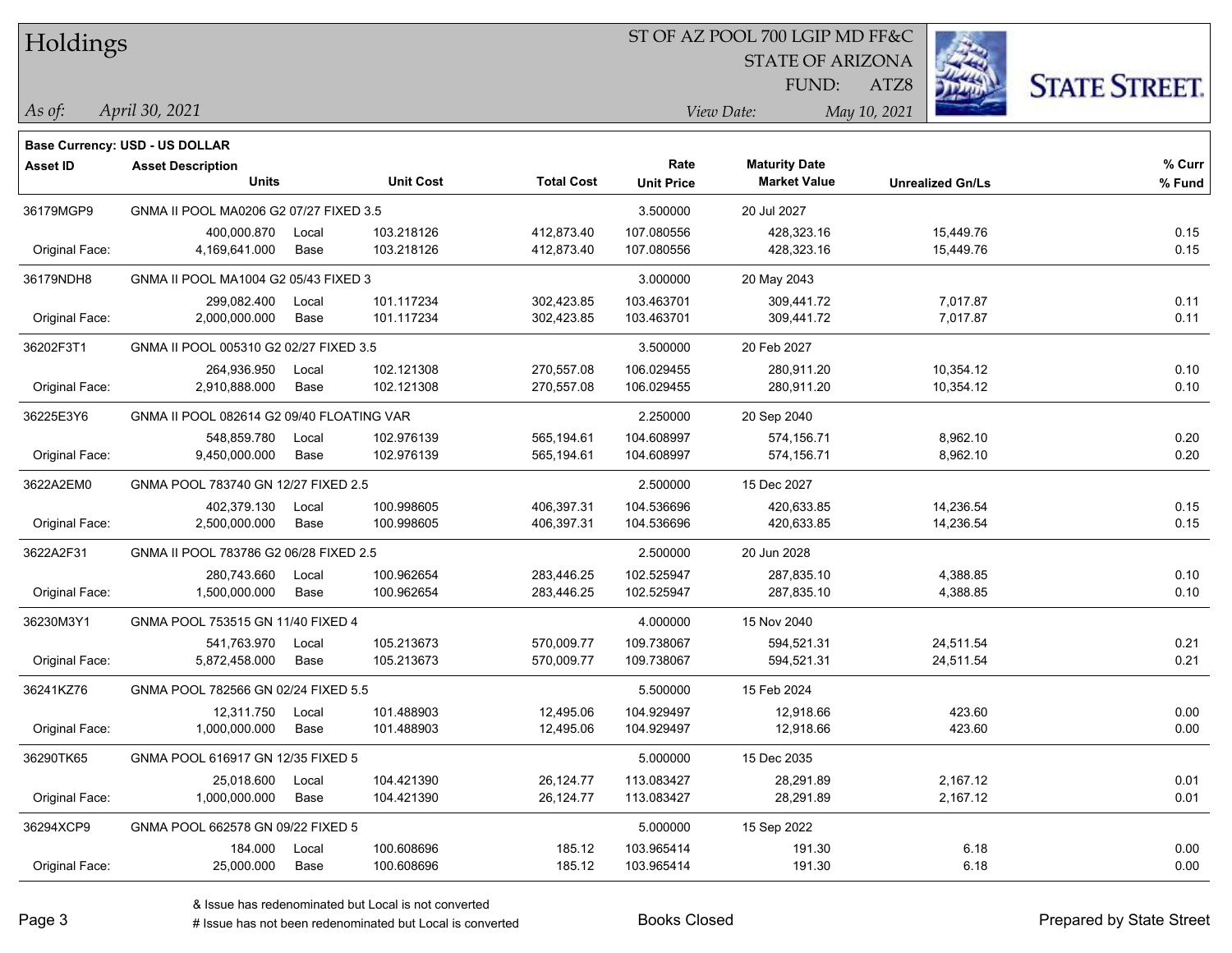| Holdings |
|----------|
|          |

## ST OF AZ POOL 700 LGIP MD FF&C

STATE OF ARIZONA

ATZ8



*April 30, 2021 As of: View Date: May 10, 2021*

FUND:

|  |  | _____ |
|--|--|-------|
|  |  |       |
|  |  |       |
|  |  |       |
|  |  |       |
|  |  |       |
|  |  |       |
|  |  |       |

|                 | <b>Base Currency: USD - US DOLLAR</b>          |       |                  |                   |                   |                      |                         |        |
|-----------------|------------------------------------------------|-------|------------------|-------------------|-------------------|----------------------|-------------------------|--------|
| <b>Asset ID</b> | <b>Asset Description</b>                       |       |                  |                   | Rate              | <b>Maturity Date</b> |                         | % Curr |
|                 | <b>Units</b>                                   |       | <b>Unit Cost</b> | <b>Total Cost</b> | <b>Unit Price</b> | <b>Market Value</b>  | <b>Unrealized Gn/Ls</b> | % Fund |
| 36297KGS4       | GNMA POOL 714009 GN 10/39 FIXED 5              |       |                  |                   | 5.000000          | 15 Oct 2039          |                         |        |
|                 | 55,381.100                                     | Local | 103.096453       | 57,095.95         | 114.953125        | 63,662.31            | 6,566.36                | 0.02   |
| Original Face:  | 2,000,000.000                                  | Base  | 103.096453       | 57,095.95         | 114.953125        | 63,662.31            | 6,566.36                | 0.02   |
| 38375UAN0       | GOVERNMENT NATIONAL MORTGAGE A GNR 2013 H21 FB |       |                  |                   | 0.808380          | 20 Sep 2063          |                         |        |
|                 | 804,407.560                                    | Local | 100.422349       | 807,804.97        | 100.697200        | 810,015.89           | 2,210.92                | 0.28   |
| Original Face:  | 1,500,000.000                                  | Base  | 100.422349       | 807,804.97        | 100.697200        | 810,015.89           | 2,210.92                | 0.28   |
| 38375UDJ6       | GOVERNMENT NATIONAL MORTGAGE A GNR 2014 H04 FB |       |                  |                   | 0.758380          | 20 Feb 2064          |                         |        |
|                 | 820,869.330                                    | Local | 100.372498       | 823,927.05        | 100.721070        | 826,788.37           | 2,861.32                | 0.29   |
| Original Face:  | 1,530,000.000                                  | Base  | 100.372498       | 823,927.05        | 100.721070        | 826,788.37           | 2,861.32                | 0.29   |
| 38376R4Z6       | GOVERNMENT NATIONAL MORTGAGE A GNR 2017 H14 FB |       |                  |                   | 1.585500          | 20 Jun 2067          |                         |        |
|                 | 879,413.400                                    | Local | 102.000971       | 897,010.21        | 101.351010        | 891,294.36           | $-5,715.85$             | 0.31   |
| Original Face:  | 1,200,000.000                                  | Base  | 102.000971       | 897,010.21        | 101.351010        | 891,294.36           | $-5,715.85$             | 0.31   |
| 38377YWD8       | GOVERNMENT NATIONAL MORTGAGE A GNR 2011 140 PC |       |                  |                   | 2.000000          | 16 Aug 2039          |                         |        |
|                 | 216,970.240                                    | Local | 100.996169       | 219,131.63        | 101.262640        | 219,709.79           | 578.16                  | 0.08   |
| Original Face:  | 2,720,000.000                                  | Base  | 100.996169       | 219,131.63        | 101.262640        | 219,709.79           | 578.16                  | 0.08   |
| 38378B4Q9       | GOVERNMENT NATIONAL MORTGAGE A GNR 2013 7 C    |       |                  |                   | 2.637000          | 16 May 2051          |                         |        |
|                 | 215,611.840                                    | Local | 101.473982       | 218,789.92        | 101.511990        | 218,871.87           | 81.95                   | 0.08   |
| Original Face:  | 4,000,000.000                                  | Base  | 101.473982       | 218,789.92        | 101.511990        | 218,871.87           | 81.95                   | 0.08   |
| 38378H4K9       | GOVERNMENT NATIONAL MORTGAGE A GNR 2012 124 KB |       |                  |                   | 2.000000          | 20 Jul 2042          |                         |        |
|                 | 1,255,508.580                                  | Local | 102.002567       | 1,280,650.98      | 103.503460        | 1,299,494.82         | 18,843.84               | 0.45   |
| Original Face:  | 4,400,000.000                                  | Base  | 102.002567       | 1,280,650.98      | 103.503460        | 1,299,494.82         | 18,843.84               | 0.45   |
| 38378KBF5       | GOVERNMENT NATIONAL MORTGAGE A GNR 2013 30 A   |       |                  |                   | 1.500000          | 16 May 2042          |                         |        |
|                 | 829,223.130                                    | Local | 99.377696        | 824,062.84        | 100.621720        | 834,378.58           | 10,315.74               | 0.29   |
| Original Face:  | 3,000,000.000                                  | Base  | 99.377696        | 824,062.84        | 100.621720        | 834,378.58           | 10,315.74               | 0.29   |
| 38378KRR2       | GOVERNMENT NATIONAL MORTGAGE A GNR 2013 78 AF  |       |                  |                   | 2.426180          | 16 Mar 2048          |                         |        |
|                 | 288,462.250                                    | Local | 100.588500       | 290,159.85        | 102.903740        | 296,838.44           | 6,678.59                | 0.10   |
| Original Face:  | 1,000,000.000                                  | Base  | 100.588500       | 290,159.85        | 102.903740        | 296,838.44           | 6,678.59                | 0.10   |
| 38378XEW7       | GOVERNMENT NATIONAL MORTGAGE A GNR 2014 101 AD |       |                  |                   | 3.000000          | 16 Jul 2050          |                         |        |
|                 | 238,943.650                                    | Local | 101.260439       | 241,955.39        | 103.381420        | 247,023.34           | 5,067.95                | 0.09   |
| Original Face:  | 1,000,000.000                                  | Base  | 101.260439       | 241,955.39        | 103.381420        | 247,023.34           | 5,067.95                | 0.09   |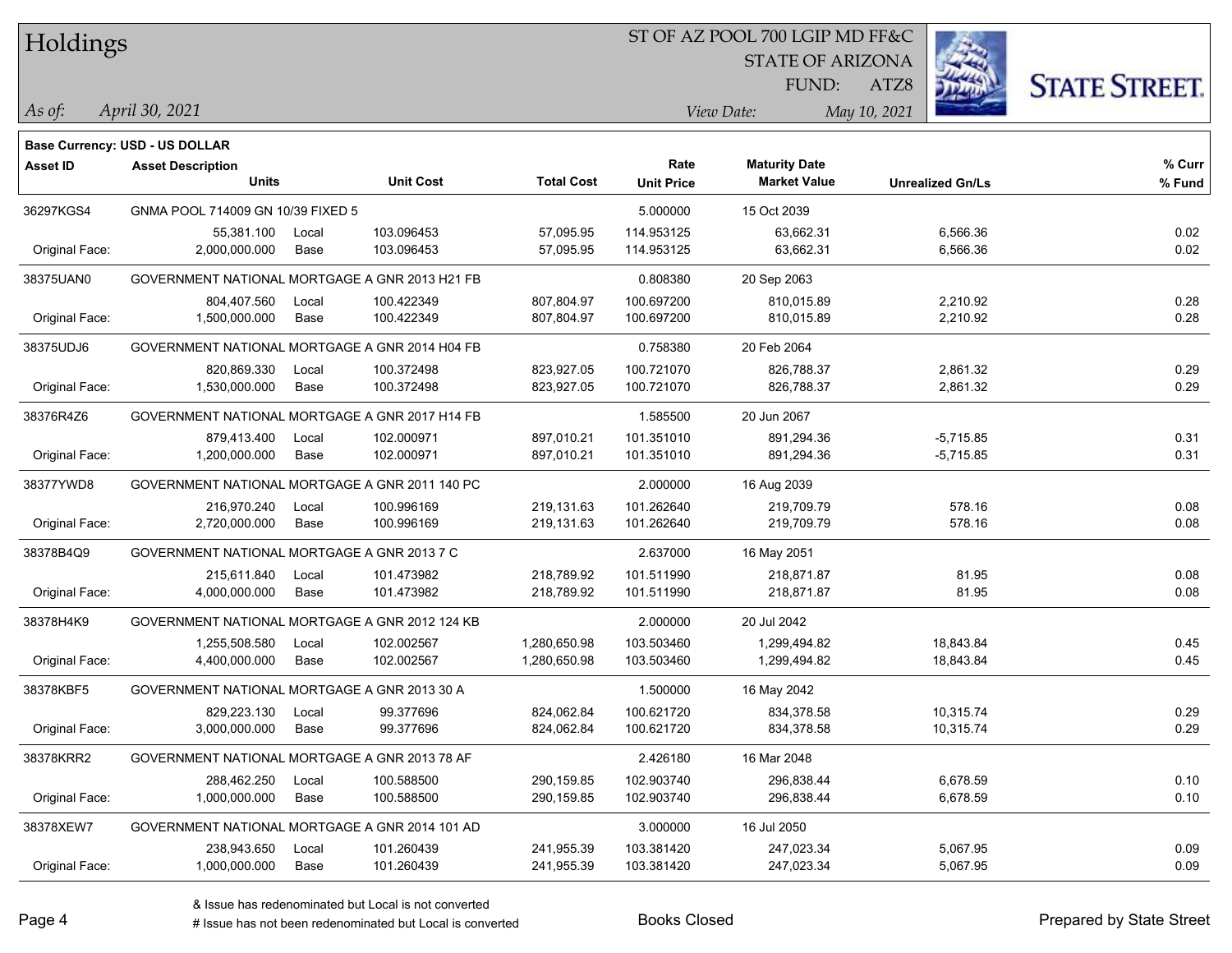Holdings

## ST OF AZ POOL 700 LGIP MD FF&C

STATE OF ARIZONA

ATZ8



FUND:

| As ot: | 2021<br>30<br>Anru | Date:<br>$'$ 1071)<br> | 10.<br>V(a) |
|--------|--------------------|------------------------|-------------|
|        |                    |                        |             |

|                 | <b>Base Currency: USD - US DOLLAR</b>          |       |                  |                   |                   |                      |                         |        |
|-----------------|------------------------------------------------|-------|------------------|-------------------|-------------------|----------------------|-------------------------|--------|
| <b>Asset ID</b> | <b>Asset Description</b>                       |       |                  |                   | Rate              | <b>Maturity Date</b> |                         | % Curr |
|                 | <b>Units</b>                                   |       | <b>Unit Cost</b> | <b>Total Cost</b> | <b>Unit Price</b> | <b>Market Value</b>  | <b>Unrealized Gn/Ls</b> | % Fund |
| 38378XJS1       | GOVERNMENT NATIONAL MORTGAGE A GNR 2014 124 AC |       |                  |                   | 2.154000          | 16 May 2054          |                         |        |
|                 | 0.010                                          | Local | 100.000000       | 0.01              | 101.726720        | 0.01                 | 0.00                    | 0.00   |
|                 |                                                | Base  | 100.000000       | 0.01              | 101.726720        | 0.01                 | 0.00                    | 0.00   |
| 38378XJV4       | GOVERNMENT NATIONAL MORTGAGE A GNR 2014 124 AJ |       |                  |                   | 3.028000          | 16 Aug 2052          |                         |        |
|                 | 449,152.530                                    | Local | 100.706537       | 452,325.96        | 104.955630        | 471,410.87           | 19,084.91               | 0.16   |
| Original Face:  | 1,000,000.000                                  | Base  | 100.706537       | 452,325.96        | 104.955630        | 471,410.87           | 19,084.91               | 0.16   |
| 38378XLY5       | GOVERNMENT NATIONAL MORTGAGE A GNR 2014 120 AD |       |                  |                   | 2.850000          | 16 Feb 2049          |                         |        |
|                 | 284,481.230                                    | Local | 100.794031       | 286,740.10        | 103.716670        | 295,054.46           | 8,314.36                | 0.10   |
| Original Face:  | 1,000,000.000                                  | Base  | 100.794031       | 286,740.10        | 103.716670        | 295,054.46           | 8,314.36                | 0.10   |
| 38379KSP4       | GOVERNMENT NATIONAL MORTGAGE A GNR 2015 81 A   |       |                  |                   | 2.200000          | 16 Aug 2055          |                         |        |
|                 | 91,894.530                                     | Local | 99.892801        | 91,796.02         | 100.522300        | 92,374.50            | 578.48                  | 0.03   |
| Original Face:  | 1,000,000.000                                  | Base  | 99.892801        | 91,796.02         | 100.522300        | 92,374.50            | 578.48                  | 0.03   |
| 38379KZY7       | GOVERNMENT NATIONAL MORTGAGE A GNR 2015 114 A  |       |                  |                   | 2.100000          | 15 Jun 2044          |                         |        |
|                 | 170,259.870                                    | Local | 100.297005       | 170,765.55        | 100.725760        | 171,495.55           | 730.00                  | 0.06   |
| Original Face:  | 1,000,000.000                                  | Base  | 100.297005       | 170,765.55        | 100.725760        | 171,495.55           | 730.00                  | 0.06   |
| 38379RAN3       | GOVERNMENT NATIONAL MORTGAGE A GNR 2015 181 AB |       |                  |                   | 2.600000          | 16 Dec 2049          |                         |        |
|                 | 202,685.660                                    | Local | 100.870214       | 204,449.46        | 101.540190        | 205,807.40           | 1,357.94                | 0.07   |
| Original Face:  | 1,000,000.000                                  | Base  | 100.870214       | 204,449.46        | 101.540190        | 205,807.40           | 1,357.94                | 0.07   |
| 38379RMD2       | GOVERNMENT NATIONAL MORTGAGE A GNR 2017 23 AC  |       |                  |                   | 2.300000          | 16 Mar 2057          |                         |        |
|                 | 0.030                                          | Local | 300.000000       | 0.09              | 102.399490        | 0.03                 | $-0.06$                 | 0.00   |
|                 |                                                | Base  | 300.000000       | 0.09              | 102.399490        | 0.03                 | $-0.06$                 | 0.00   |
| 38380LD26       | GOVERNMENT NATIONAL MORTGAGE A GNR 2019 H15 GA |       |                  |                   | 2.250000          | 20 Aug 2069          |                         |        |
|                 | 1,359,674.190                                  | Local | 102.862041       | 1,398,588.62      | 103.704091        | 1,410,037.76         | 11,449.14               | 0.49   |
| Original Face:  | 3,000,000.000                                  | Base  | 102.862041       | 1,398,588.62      | 103.704091        | 1,410,037.76         | 11,449.14               | 0.49   |
| 38380LN25       | GOVERNMENT NATIONAL MORTGAGE A GNR 2019 H18 KA |       |                  |                   | 2.200000          | 20 Nov 2069          |                         |        |
|                 | 1,276,322.560                                  | Local | 100.345362       | 1,280,730.49      | 103.045268        | 1,315,190.00         | 34,459.51               | 0.46   |
| Original Face:  | 2,000,000.000                                  | Base  | 100.345362       | 1,280,730.49      | 103.045268        | 1,315,190.00         | 34,459.51               | 0.46   |
| 38380LRE5       | GOVERNMENT NATIONAL MORTGAGE A GNR 2019 H04 CA |       |                  |                   | 3.000000          | 20 Mar 2069          |                         |        |
|                 | 617,210.540                                    | Local | 100.067369       | 617,626.35        | 102.348610        | 631,706.41           | 14,080.06               | 0.22   |
| Original Face:  | 2,000,000.000                                  | Base  | 100.067369       | 617,626.35        | 102.348610        | 631,706.41           | 14,080.06               | 0.22   |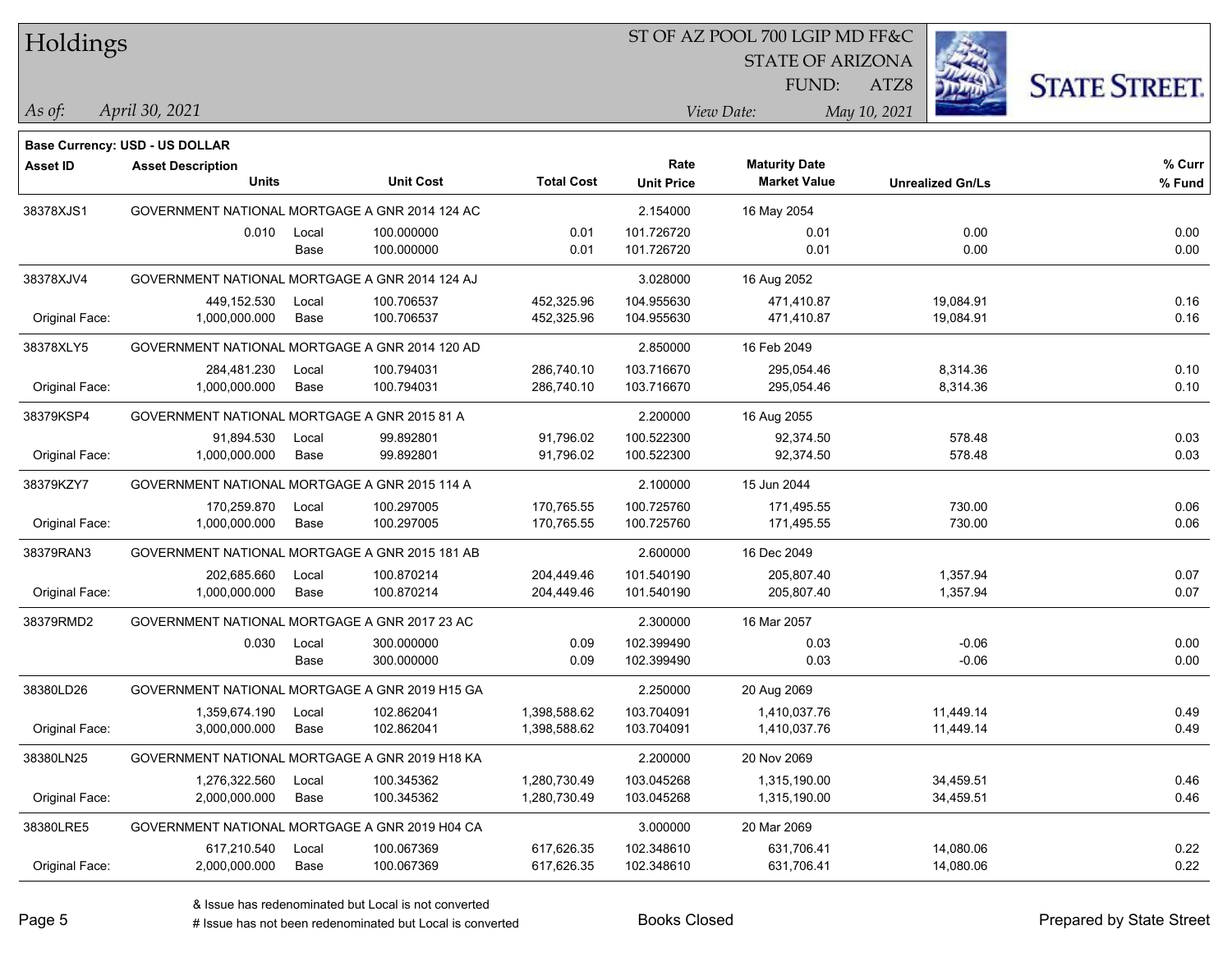Holdings

#### ST OF AZ POOL 700 LGIP MD FF&C

STATE OF ARIZONA

FUND:

**Maturity Date**



**% Fund**

**% Curr**

*April 30, 2021 As of: View Date: May 10, 2021*

**Base Currency: USD - US DOLLAR**

ATZ8

| 38382EQ59      | GOVERNMENT NATIONAL MORTGAGE A GNR 2020 61 QA       |       |            |              | 1.500000   | 20 Apr 2050  |              |      |
|----------------|-----------------------------------------------------|-------|------------|--------------|------------|--------------|--------------|------|
|                | 1,697,068.800                                       | Local | 102.225979 | 1,734,845.20 | 101.194230 | 1,717,335.70 | $-17,509.50$ | 0.60 |
| Original Face: | 2,000,000.000                                       | Base  | 102.225979 | 1,734,845.20 | 101.194230 | 1,717,335.70 | $-17,509.50$ | 0.60 |
| 38382MSY6      | GOVERNMENT NATIONAL MORTGAGE A GNR 2021 8 BP        |       |            |              | 1.250000   | 20 Jan 2051  |              |      |
|                | 3,165,488.470                                       | Local | 101.425811 | 3,210,622.34 | 101.354530 | 3,208,365.96 | $-2,256.38$  | 1.12 |
| Original Face: | 3,185,000.000                                       | Base  | 101.425811 | 3,210,622.34 | 101.354530 | 3,208,365.96 | $-2,256.38$  | 1.12 |
| 38382NFY8      | GOVERNMENT NATIONAL MORTGAGE A GNR 2021 27 TA       |       |            |              | 1.500000   | 20 Feb 2051  |              |      |
|                | 1,980,550.940                                       | Local | 102.359825 | 2,027,288.47 | 100.185863 | 1,984,232.05 | $-43,056.42$ | 0.69 |
| Original Face: | 2,000,000.000                                       | Base  | 102.359825 | 2,027,288.47 | 100.185863 | 1,984,232.05 | $-43,056.42$ | 0.69 |
| 6903537C5      | INT DEVELOPMENT FIN CORP US GOVT GUAR 08/27 VAR     |       |            |              | 0.100000   | 13 Aug 2027  |              |      |
|                | 2,700,000.000                                       | Local | 100.000000 | 2,700,000.00 | 100.000000 | 2,700,000.00 | 0.00         | 0.94 |
| Original Face: | 2,700,000.000                                       | Base  | 100.000000 | 2,700,000.00 | 100.000000 | 2,700,000.00 | 0.00         | 0.94 |
| 6903538B6      | INT DEVELOPMENT FIN CORP US GOVT GUAR 09/26 VAR     |       |            |              | 0.100000   | 15 Sep 2026  |              |      |
|                | 5,041,666.680                                       | Local | 100.000000 | 5,041,666.68 | 100.000000 | 5,041,666.68 | 0.00         | 1.75 |
| Original Face: | 5,500,000.000                                       | Base  | 100.000000 | 5,041,666.68 | 100.000000 | 5,041,666.68 | 0.00         | 1.75 |
| 742651DX7      | PRIVATE EXPORT FUNDING US GOVT GUAR 11/24 1.75      |       |            |              | 1.750000   | 15 Nov 2024  |              |      |
|                | 2,000,000.000                                       | Local | 99.906212  | 1,998,124.23 | 104.020801 | 2,080,416.02 | 82,291.79    | 0.72 |
|                |                                                     | Base  | 99.906212  | 1,998,124.23 | 104.020801 | 2,080,416.02 | 82,291.79    | 0.72 |
| 831641EW1      | SMALL BUSINESS ADMINISTRATION SBIC 2012 10A 1       |       |            |              | 2.766000   | 10 Mar 2022  |              |      |
|                | 81.325.010                                          | Local | 100.379982 | 81,634.03    | 101.144870 | 82.256.08    | 622.05       | 0.03 |
| Original Face: | 1,000,000.000                                       | Base  | 100.379982 | 81,634.03    | 101.144870 | 82,256.08    | 622.05       | 0.03 |
| 903724BL5      | AID UKRAINE US GOVT GUAR 09/21 1.471                |       |            |              | 1.471000   | 29 Sep 2021  |              |      |
|                | 3,000,000.000                                       | Local | 99.856558  | 2,995,696.75 | 100.428461 | 3,012,853.83 | 17,157.08    | 1.05 |
|                |                                                     | Base  | 99.856558  | 2,995,696.75 | 100.428461 | 3,012,853.83 | 17,157.08    | 1.05 |
| 90376PBM2      | INT DEVELOPMENT FIN CORP US GOVT GUAR 07/21 0.00000 |       |            |              |            | 23 Jul 2021  |              |      |
|                | 5,000,000.000                                       | Local | 100.231955 | 5,011,597.73 | 100.217450 | 5,010,872.50 | $-725.23$    | 1.74 |
|                |                                                     |       |            |              |            |              |              |      |

**Units Unit Cost Total Cost Unit Price Market Value Unrealized Gn/Ls**

**Asset ID Asset Description Rate**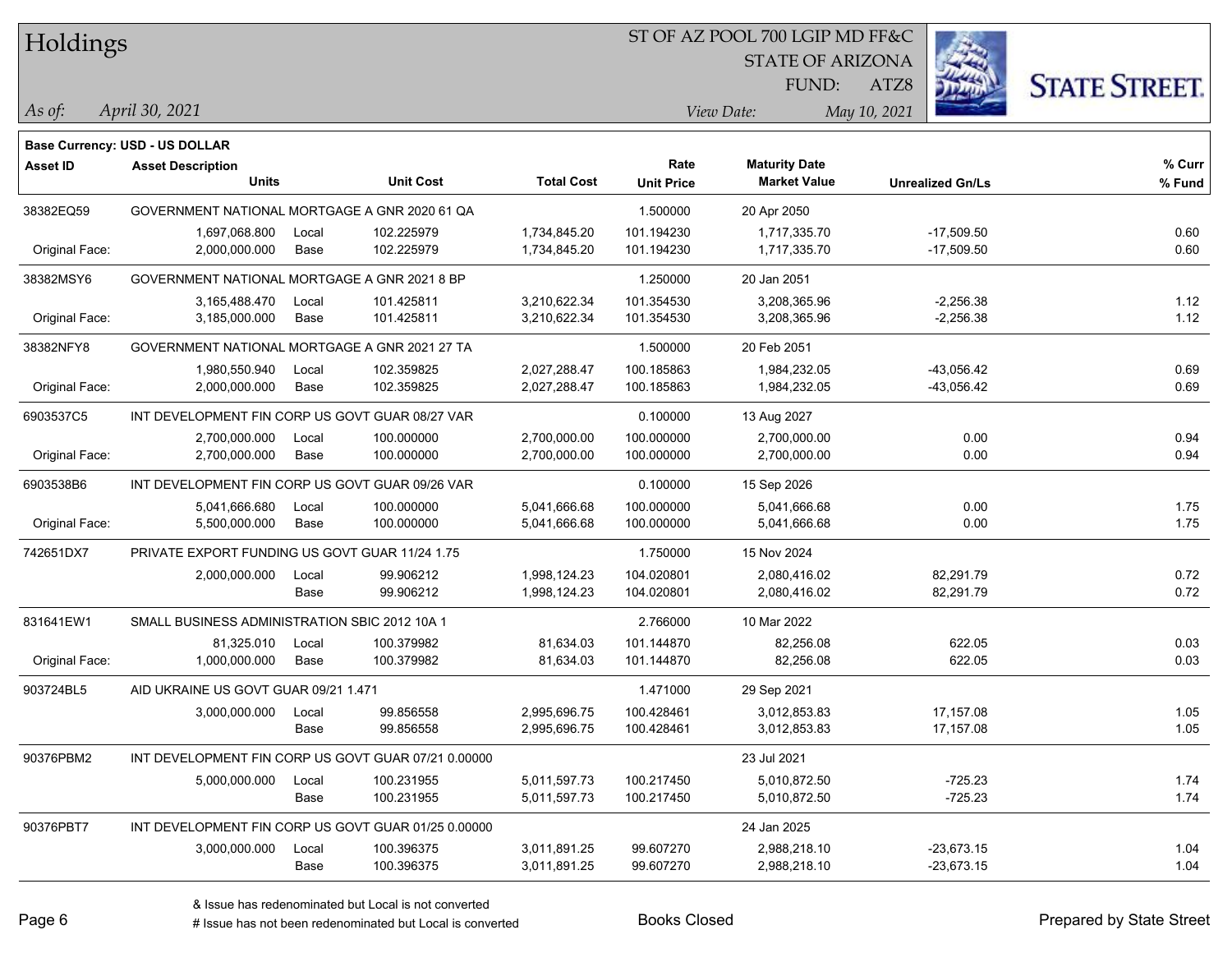| Holdings        |                                                     |       |                  |                   |                   | ST OF AZ POOL 700 LGIP MD FF&C |                         |                      |
|-----------------|-----------------------------------------------------|-------|------------------|-------------------|-------------------|--------------------------------|-------------------------|----------------------|
|                 |                                                     |       |                  |                   |                   | <b>STATE OF ARIZONA</b>        |                         |                      |
|                 |                                                     |       |                  |                   |                   | FUND:                          | ATZ8                    | <b>STATE STREET.</b> |
| As of:          | April 30, 2021                                      |       |                  |                   |                   | View Date:                     | May 10, 2021            |                      |
|                 | <b>Base Currency: USD - US DOLLAR</b>               |       |                  |                   |                   |                                |                         |                      |
| <b>Asset ID</b> | <b>Asset Description</b>                            |       |                  |                   | Rate              | <b>Maturity Date</b>           |                         | % Curr               |
|                 | Units                                               |       | <b>Unit Cost</b> | <b>Total Cost</b> | <b>Unit Price</b> | <b>Market Value</b>            | <b>Unrealized Gn/Ls</b> | % Fund               |
| 90376PBY6       | INT DEVELOPMENT FIN CORP US GOVT GUAR 07/27 0.00000 |       |                  |                   | 0.010000          | 17 Jul 2025                    |                         |                      |
|                 | 3,900,000.000                                       | Local | 100.381732       | 3,914,887.54      | 99.812910         | 3,892,703.49                   | $-22,184.05$            | 1.35                 |
|                 |                                                     | Base  | 100.381732       | 3,914,887.54      | 99.812910         | 3,892,703.49                   | $-22,184.05$            | 1.35                 |
| 90376PCK5       | INT DEVELOPMENT FIN CORP GOVT GUARANT 01/24 0.00000 |       |                  |                   | 0.010000          | 17 Jan 2024                    |                         |                      |
|                 | 2,000,000.000                                       | Local | 100.140598       | 2,002,811.95      | 99.658000         | 1,993,160.00                   | $-9,651.95$             | 0.69                 |
|                 |                                                     | Base  | 100.140598       | 2,002,811.95      | 99.658000         | 1,993,160.00                   | $-9,651.95$             | 0.69                 |
| 90376PCW9       | INT DEVELOPMENT FIN CORP US GOVT GUAR 04/26 0.00000 |       |                  |                   |                   | 09 Apr 2026                    |                         |                      |
|                 | 2,900,000.000                                       | Local | 100.010253       | 2,900,297.33      | 99.807000         | 2,894,403.00                   | $-5,894.33$             | 1.01                 |
|                 |                                                     | Base  | 100.010253       | 2,900,297.33      | 99.807000         | 2,894,403.00                   | $-5,894.33$             | 1.01                 |
| 90376PCX7       | INT DEVELOPMENT FIN CORP US GOVT GUAR 04/26 0.00000 |       |                  |                   |                   | 09 Apr 2026                    |                         |                      |
|                 | 5,000,000.000                                       | Local | 100.022970       | 5,001,148.52      | 99.796000         | 4,989,800.00                   | $-11,348.52$            | 1.73                 |
|                 |                                                     | Base  | 100.022970       | 5,001,148.52      | 99.796000         | 4,989,800.00                   | $-11,348.52$            | 1.73                 |
| 90376PDB4       | INT DEVELOPMENT FIN CORP US GOVT GUAR 08/27 VAR     |       |                  |                   | 0.100000          | 13 Aug 2027                    |                         |                      |
|                 | 4,000,000.000                                       | Local | 100.000000       | 4,000,000.00      | 100.000000        | 4,000,000.00                   | 0.00                    | 1.39                 |
| Original Face:  | 4,000,000.000                                       | Base  | 100.000000       | 4,000,000.00      | 100.000000        | 4,000,000.00                   | 0.00                    | 1.39                 |
| 911759MU9       | HOUSING URBAN DEVELOPMNT US GOVT GUAR 08/21 2.57    |       |                  |                   | 2.570000          | 01 Aug 2021                    |                         |                      |
|                 | 500,000.000                                         | Local | 100.000000       | 500,000.00        | 100.625782        | 503,128.91                     | 3,128.91                | 0.17                 |
|                 |                                                     | Base  | 100.000000       | 500,000.00        | 100.625782        | 503,128.91                     | 3,128.91                | 0.17                 |
| 9127965G0       | TREASURY BILL 12/21 0.00000                         |       |                  |                   | 0.010000          | 02 Dec 2021                    |                         |                      |
|                 | 3,000,000.000                                       | Local | 99.929468        | 2,997,884.04      | 99.982250         | 2,999,467.50                   | 1,583.46                | 1.04                 |
|                 |                                                     | Base  | 99.929468        | 2,997,884.04      | 99.982250         | 2,999,467.50                   | 1,583.46                | 1.04                 |
| 912796A90       | TREASURY BILL 12/21 0.00000                         |       |                  |                   | 0.010000          | 30 Dec 2021                    |                         |                      |
|                 | 3,000,000.000 Local                                 |       | 99.927100        | 2,997,813.00      | 99.978243         | 2,999,347.29                   | 1,534.29                | 1.04                 |
|                 |                                                     | Base  | 99.927100        | 2,997,813.00      | 99.978243         | 2,999,347.29                   | 1,534.29                | 1.04                 |
| 912796B40       | TREASURY BILL 07/21 0.00000                         |       |                  |                   | 0.010000          | 01 Jul 2021                    |                         |                      |
|                 | 3,000,000.000                                       | Local | 99.983547        | 2,999,506.41      | 99.997542         | 2,999,926.26                   | 419.85                  | 1.04                 |
|                 |                                                     | Base  | 99.983547        | 2,999,506.41      | 99.997542         | 2,999,926.26                   | 419.85                  | 1.04                 |
| 912796C31       | TREASURY BILL 01/22 0.00000                         |       |                  |                   | 0.010000          | 27 Jan 2022                    |                         |                      |
|                 | 3,000,000.000                                       | Local | 99.926604        | 2,997,798.13      | 99.973474         | 2,999,204.22                   | 1,406.09                | 1.04                 |
|                 |                                                     | Base  | 99.926604        | 2,997,798.13      | 99.973474         | 2,999,204.22                   | 1,406.09                | 1.04                 |

 $\overline{\phantom{0}}$ 

 $\overline{\phantom{0}}$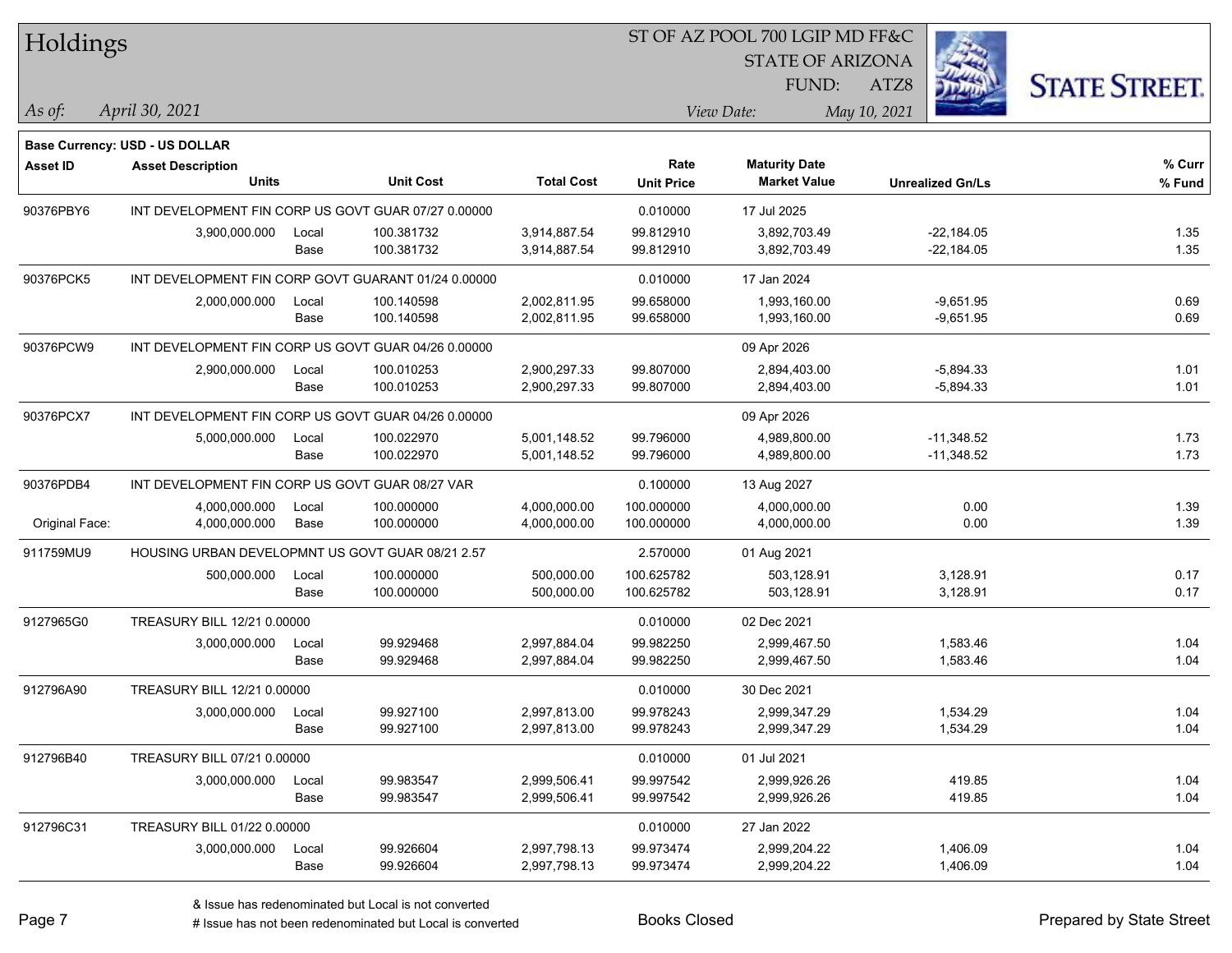| Holdings        |                                                            |       |                  |                   | ST OF AZ POOL 700 LGIP MD FF&C |                         |                         |        |                      |
|-----------------|------------------------------------------------------------|-------|------------------|-------------------|--------------------------------|-------------------------|-------------------------|--------|----------------------|
|                 |                                                            |       |                  |                   |                                | <b>STATE OF ARIZONA</b> |                         |        |                      |
|                 |                                                            |       |                  |                   |                                | FUND:                   | ATZ8                    |        | <b>STATE STREET.</b> |
| As of:          | April 30, 2021                                             |       |                  |                   |                                | View Date:              | May 10, 2021            |        |                      |
|                 |                                                            |       |                  |                   |                                |                         |                         |        |                      |
| <b>Asset ID</b> | Base Currency: USD - US DOLLAR<br><b>Asset Description</b> |       |                  |                   | Rate                           | <b>Maturity Date</b>    |                         |        | % Curr               |
|                 | <b>Units</b>                                               |       | <b>Unit Cost</b> | <b>Total Cost</b> | <b>Unit Price</b>              | <b>Market Value</b>     | <b>Unrealized Gn/Ls</b> |        | % Fund               |
| 912796G37       | TREASURY BILL 06/21 0.00000                                |       |                  |                   |                                | 01 Jun 2021             |                         |        |                      |
|                 | 3,000,000.000                                              | Local | 99.992035        | 2,999,761.04      | 99.999194                      | 2,999,975.82            |                         | 214.78 | 1.04                 |
|                 |                                                            | Base  | 99.992035        | 2,999,761.04      | 99.999194                      | 2,999,975.82            |                         | 214.78 | 1.04                 |
| 9128282F6       | US TREASURY N/B 08/21 1.125                                |       |                  |                   | 1.125000                       | 31 Aug 2021             |                         |        |                      |
|                 | 3,000,000.000                                              | Local | 100.330030       | 3,009,900.89      | 100.350454                     | 3,010,513.62            |                         | 612.73 | 1.05                 |
|                 |                                                            | Base  | 100.330030       | 3,009,900.89      | 100.350454                     | 3,010,513.62            |                         | 612.73 | 1.05                 |
| 9128284L1       | US TREASURY N/B 04/23 2.75                                 |       |                  |                   | 2.750000                       | 30 Apr 2023             |                         |        |                      |
|                 | 2,000,000.000                                              | Local | 105.118238       | 2,102,364.76      | 105.125000                     | 2,102,500.00            |                         | 135.24 | 0.73                 |
|                 |                                                            | Base  | 105.118238       | 2,102,364.76      | 105.125000                     | 2,102,500.00            |                         | 135.24 | 0.73                 |
| 9128286V7       | US TREASURY N/B 05/21 2.125                                |       |                  |                   | 2.125000                       | 31 May 2021             |                         |        |                      |
|                 | 3,000,000.000                                              | Local | 100.163890       | 3,004,916.69      | 100.160352                     | 3,004,810.56            | $-106.13$               |        | 1.04                 |
|                 |                                                            | Base  | 100.163890       | 3,004,916.69      | 100.160352                     | 3,004,810.56            | $-106.13$               |        | 1.04                 |
| 9128286Z8       | US TREASURY N/B 06/24 1.75                                 |       |                  |                   | 1.750000                       | 30 Jun 2024             |                         |        |                      |
|                 | 2,000,000.000                                              | Local | 104.149194       | 2,082,983.87      | 104.289062                     | 2,085,781.24            | 2,797.37                |        | 0.73                 |
|                 |                                                            | Base  | 104.149194       | 2,082,983.87      | 104.289062                     | 2,085,781.24            | 2,797.37                |        | 0.73                 |
| 9128287A2       | US TREASURY N/B 06/21 1.625                                |       |                  |                   | 1.625000                       | 30 Jun 2021             |                         |        |                      |
|                 | 4,000,000.000                                              | Local | 100.122037       | 4,004,881.46      | 100.252284                     | 4,010,091.36            | 5,209.90                |        | 1.39                 |
|                 |                                                            | Base  | 100.122037       | 4,004,881.46      | 100.252284                     | 4,010,091.36            | 5,209.90                |        | 1.39                 |
| 9128287F1       | US TREASURY N/B 07/21 1.75                                 |       |                  |                   | 1.750000                       | 31 Jul 2021             |                         |        |                      |
|                 | 5,000,000.000                                              | Local | 100.421823       | 5,021,091.15      | 100.417850                     | 5,020,892.50            | $-198.65$               |        | 1.75                 |
|                 |                                                            | Base  | 100.421823       | 5,021,091.15      | 100.417850                     | 5,020,892.50            | $-198.65$               |        | 1.75                 |
| 9128287G9       | US TREASURY FRN 07/21 VAR                                  |       |                  |                   | 0.240001                       | 31 Jul 2021             |                         |        |                      |
|                 | 2,000,000.000                                              | Local | 99.993741        | 1,999,874.81      | 100.052902                     | 2,001,058.04            | 1,183.23                |        | 0.70                 |
|                 |                                                            | Base  | 99.993741        | 1,999,874.81      | 100.052902                     | 2,001,058.04            | 1,183.23                |        | 0.70                 |
| 912828D72       | US TREASURY N/B 08/21 2                                    |       |                  |                   | 2.000000                       | 31 Aug 2021             |                         |        |                      |
|                 | 2,000,000.000                                              | Local | 100.624717       | 2,012,494.33      | 100.635709                     | 2,012,714.18            |                         | 219.85 | 0.70                 |
|                 |                                                            | Base  | 100.624717       | 2,012,494.33      | 100.635709                     | 2,012,714.18            |                         | 219.85 | 0.70                 |
| 912828P87       | US TREASURY N/B 02/21 1.125                                |       |                  |                   | 1.125000                       | 28 Feb 2021             |                         |        |                      |
|                 | 0.000                                                      | Local | 0.000000         | 10,808.43         | 0.000000                       | 0.00                    | $-10,808.43$            |        | 0.00                 |
|                 |                                                            | Base  | 0.000000         | 10,808.43         | 0.000000                       | 0.00                    | $-10,808.43$            |        | 0.00                 |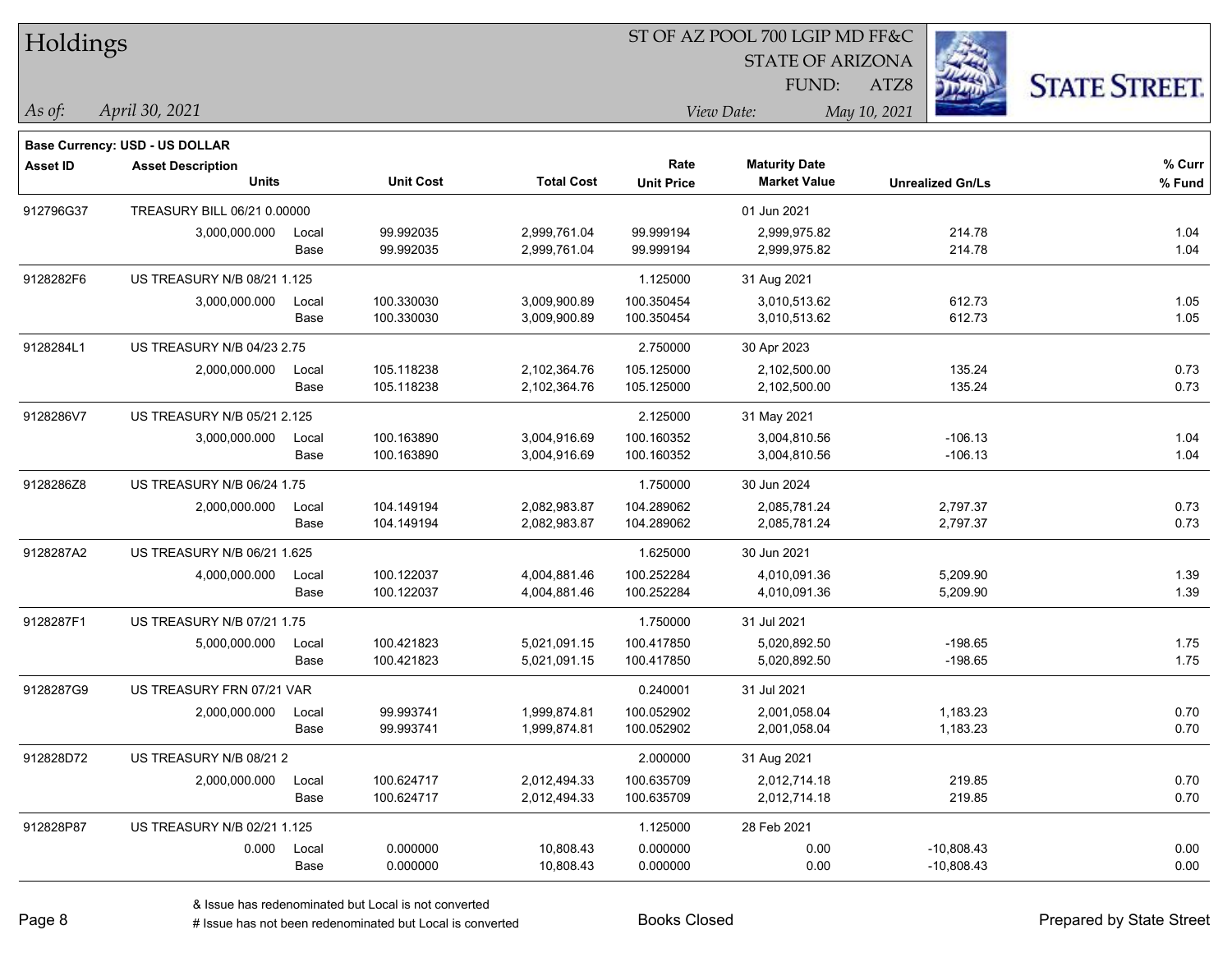| Holdings        |                                          |       |                  |                   | ST OF AZ POOL 700 LGIP MD FF&C |                                             |                         |                      |  |  |
|-----------------|------------------------------------------|-------|------------------|-------------------|--------------------------------|---------------------------------------------|-------------------------|----------------------|--|--|
|                 |                                          |       |                  |                   |                                | <b>STATE OF ARIZONA</b>                     |                         |                      |  |  |
|                 |                                          |       |                  |                   |                                | FUND:                                       | ATZ8                    | <b>STATE STREET.</b> |  |  |
| $\vert$ As of:  | April 30, 2021                           |       |                  |                   |                                | View Date:                                  | May 10, 2021            |                      |  |  |
|                 |                                          |       |                  |                   |                                |                                             |                         |                      |  |  |
|                 | Base Currency: USD - US DOLLAR           |       |                  |                   | Rate                           |                                             |                         |                      |  |  |
| <b>Asset ID</b> | <b>Asset Description</b><br><b>Units</b> |       | <b>Unit Cost</b> | <b>Total Cost</b> | <b>Unit Price</b>              | <b>Maturity Date</b><br><b>Market Value</b> | <b>Unrealized Gn/Ls</b> | % Curr<br>% Fund     |  |  |
| 912828Q29       | US TREASURY N/B 03/23 1.5                |       |                  |                   | 1.500000                       | 31 Mar 2023                                 |                         |                      |  |  |
|                 | 2,000,000.000                            | Local | 102.567941       | 2,051,358.82      | 102.554688                     | 2,051,093.76                                | $-265.06$               | 0.71                 |  |  |
|                 |                                          | Base  | 102.567941       | 2,051,358.82      | 102.554688                     | 2,051,093.76                                | $-265.06$               | 0.71                 |  |  |
| 912828R69       | US TREASURY N/B 05/23 1.625              |       |                  |                   | 1.625000                       | 31 May 2023                                 |                         |                      |  |  |
|                 | 2,000,000.000                            | Local | 102.980024       | 2,059,600.48      | 102.980469                     | 2,059,609.38                                | 8.90                    | 0.72                 |  |  |
|                 |                                          | Base  | 102.980024       | 2,059,600.48      | 102.980469                     | 2,059,609.38                                | 8.90                    | 0.72                 |  |  |
| 912828S35       | US TREASURY N/B 06/23 1.375              |       |                  |                   | 1.375000                       | 30 Jun 2023                                 |                         |                      |  |  |
|                 | 3,000,000.000                            | Local | 102.646632       | 3,079,398.97      | 102.535156                     | 3,076,054.68                                | $-3,344.29$             | 1.07                 |  |  |
|                 |                                          | Base  | 102.646632       | 3,079,398.97      | 102.535156                     | 3,076,054.68                                | $-3,344.29$             | 1.07                 |  |  |
| 912828S92       | US TREASURY N/B 07/23 1.25               |       |                  |                   | 1.250000                       | 31 Jul 2023                                 |                         |                      |  |  |
|                 | 2,000,000.000                            | Local | 102.309063       | 2,046,181.25      | 102.335938                     | 2,046,718.76                                | 537.51                  | 0.71                 |  |  |
|                 |                                          | Base  | 102.309063       | 2,046,181.25      | 102.335938                     | 2,046,718.76                                | 537.51                  | 0.71                 |  |  |
| 912828T34       | US TREASURY N/B 09/21 1.125              |       |                  |                   | 1.125000                       | 30 Sep 2021                                 |                         |                      |  |  |
|                 | 3,000,000.000                            | Local | 100.410007       | 3,012,300.20      | 100.449219                     | 3,013,476.57                                | 1,176.37                | 1.05                 |  |  |
|                 |                                          | Base  | 100.410007       | 3,012,300.20      | 100.449219                     | 3,013,476.57                                | 1,176.37                | 1.05                 |  |  |
| 912828U65       | US TREASURY N/B 11/21 1.75               |       |                  |                   | 1.750000                       | 30 Nov 2021                                 |                         |                      |  |  |
|                 | 5,000,000.000                            | Local | 100.948364       | 5,047,418.20      | 100.984375                     | 5,049,218.75                                | 1,800.55                | 1.76                 |  |  |
|                 |                                          | Base  | 100.948364       | 5,047,418.20      | 100.984375                     | 5,049,218.75                                | 1,800.55                | 1.76                 |  |  |
| 912828WG1       | US TREASURY N/B 04/21 2.25               |       |                  |                   | 2.250000                       | 30 Apr 2021                                 |                         |                      |  |  |
|                 | 0.000                                    | Local | 0.000000         | $-0.01$           | 0.000000                       | 0.00                                        | 0.01                    | 0.00                 |  |  |
|                 |                                          | Base  | 0.000000         | $-0.01$           | 0.000000                       | 0.00                                        | 0.01                    | 0.00                 |  |  |
| 912828WN6       | US TREASURY N/B 05/21 2                  |       |                  |                   | 2.000000                       | 31 May 2021                                 |                         |                      |  |  |
|                 | 2,000,000.000                            | Local | 100.147702       | 2,002,954.03      | 100.150739                     | 2,003,014.78                                | 60.75                   | 0.70                 |  |  |
|                 |                                          | Base  | 100.147702       | 2,002,954.03      | 100.150739                     | 2,003,014.78                                | 60.75                   | 0.70                 |  |  |
| 912828WR7       | US TREASURY N/B 06/21 2.125              |       |                  |                   | 2.125000                       | 30 Jun 2021                                 |                         |                      |  |  |
|                 | 5,000,000.000                            | Local | 100.328439       | 5,016,421.93      | 100.332374                     | 5,016,618.70                                | 196.77                  | 1.74                 |  |  |
|                 |                                          | Base  | 100.328439       | 5,016,421.93      | 100.332374                     | 5,016,618.70                                | 196.77                  | 1.74                 |  |  |
| 912828YN4       | US TREASURY FRN 10/21 VAR                |       |                  |                   | 0.320001                       | 31 Oct 2021                                 |                         |                      |  |  |
|                 | 3,000,000.000                            | Local | 100.009782       | 3,000,293.47      | 100.148809                     | 3,004,464.27                                | 4,170.80                | 1.04                 |  |  |
|                 |                                          | Base  | 100.009782       | 3,000,293.47      | 100.148809                     | 3,004,464.27                                | 4,170.80                | 1.04                 |  |  |

# Issue has not been redenominated but Local is converted Books Closed Prepared by State Street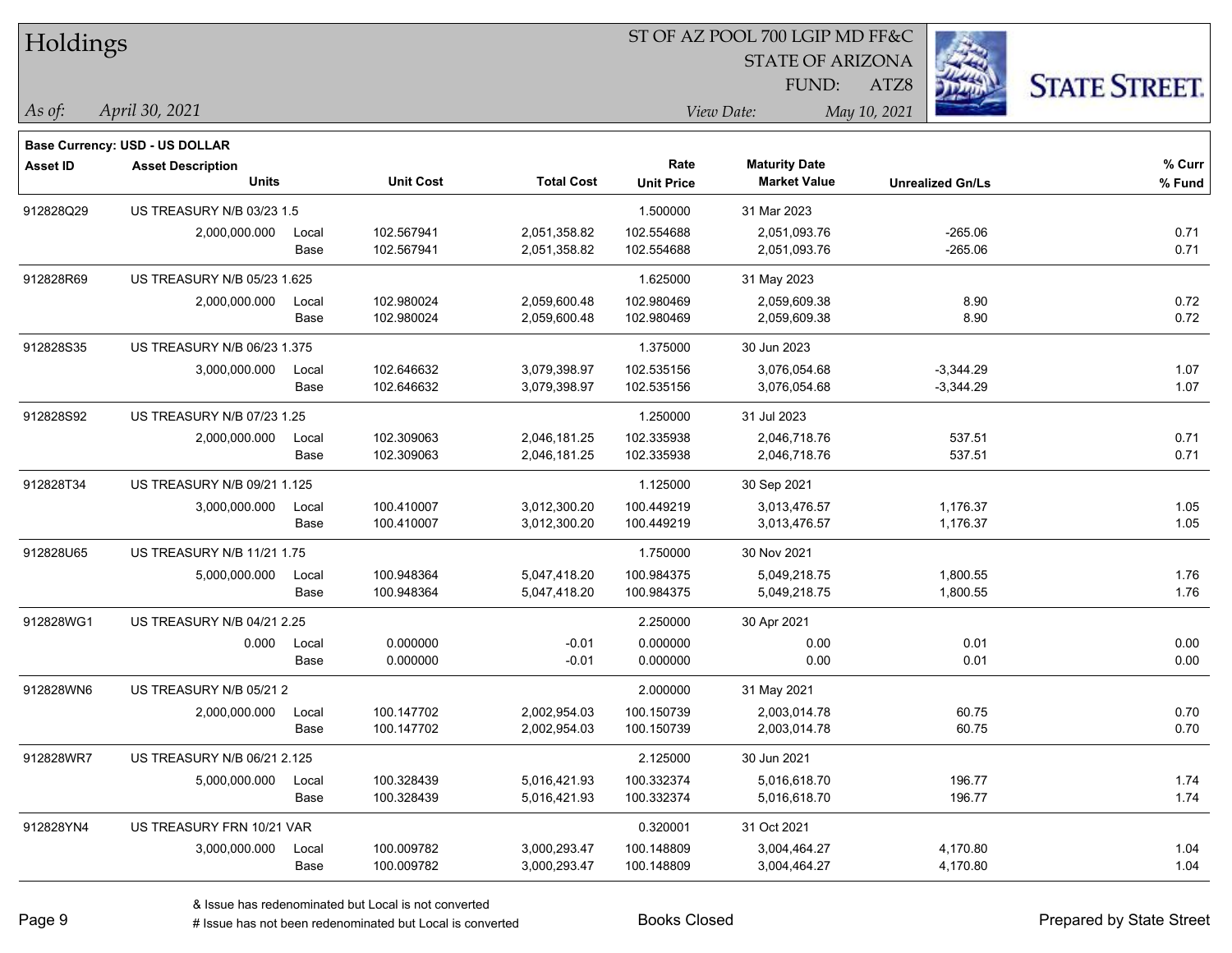| Holdings        |                                                            |       |                  |                   | ST OF AZ POOL 700 LGIP MD FF&C |                         |                         |                      |  |  |
|-----------------|------------------------------------------------------------|-------|------------------|-------------------|--------------------------------|-------------------------|-------------------------|----------------------|--|--|
|                 |                                                            |       |                  |                   |                                | <b>STATE OF ARIZONA</b> |                         |                      |  |  |
|                 |                                                            |       |                  |                   |                                | FUND:                   | ATZ8                    | <b>STATE STREET.</b> |  |  |
| As of:          | April 30, 2021                                             |       |                  |                   |                                | View Date:              | May 10, 2021            |                      |  |  |
|                 |                                                            |       |                  |                   |                                |                         |                         |                      |  |  |
| <b>Asset ID</b> | Base Currency: USD - US DOLLAR<br><b>Asset Description</b> |       |                  |                   | Rate                           | <b>Maturity Date</b>    |                         | % Curr               |  |  |
|                 | <b>Units</b>                                               |       | <b>Unit Cost</b> | <b>Total Cost</b> | <b>Unit Price</b>              | <b>Market Value</b>     | <b>Unrealized Gn/Ls</b> | % Fund               |  |  |
| 912828YP9       | US TREASURY N/B 10/21 1.5                                  |       |                  |                   | 1.500000                       | 31 Oct 2021             |                         |                      |  |  |
|                 | 3,000,000.000                                              | Local | 100.680965       | 3,020,428.95      | 100.726562                     | 3,021,796.86            | 1,367.91                | 1.05                 |  |  |
|                 |                                                            | Base  | 100.680965       | 3,020,428.95      | 100.726562                     | 3,021,796.86            | 1,367.91                | 1.05                 |  |  |
| 912828YT1       | US TREASURY N/B 11/21 1.5                                  |       |                  |                   | 1.500000                       | 30 Nov 2021             |                         |                      |  |  |
|                 | 5,000,000.000                                              | Local | 100.798211       | 5,039,910.54      | 100.843750                     | 5,042,187.50            | 2,276.96                | 1.75                 |  |  |
|                 |                                                            | Base  | 100.798211       | 5,039,910.54      | 100.843750                     | 5,042,187.50            | 2,276.96                | 1.75                 |  |  |
| 912828YZ7       | US TREASURY N/B 12/21 1.625                                |       |                  |                   | 1.625000                       | 31 Dec 2021             |                         |                      |  |  |
|                 | 5,000,000.000                                              | Local | 100.983089       | 5,049,154.44      | 101.031250                     | 5,051,562.50            | 2,408.06                | 1.76                 |  |  |
|                 |                                                            | Base  | 100.983089       | 5,049,154.44      | 101.031250                     | 5,051,562.50            | 2,408.06                | 1.76                 |  |  |
| 912828Z45       | US TREASURY FRN 01/22 VAR                                  |       |                  |                   | 0.174001                       | 31 Jan 2022             |                         |                      |  |  |
|                 | 2,000,000.000                                              | Local | 99.994006        | 1,999,880.11      | 100.109184                     | 2,002,183.68            | 2,303.57                | 0.70                 |  |  |
|                 |                                                            | Base  | 99.994006        | 1,999,880.11      | 100.109184                     | 2,002,183.68            | 2,303.57                | 0.70                 |  |  |
| 912828ZA1       | US TREASURY N/B 02/22 1.125                                |       |                  |                   | 1.125000                       | 28 Feb 2022             |                         |                      |  |  |
|                 | 2,000,000.000                                              | Local | 100.816571       | 2,016,331.42      | 100.882812                     | 2,017,656.24            | 1,324.82                | 0.70                 |  |  |
|                 |                                                            | Base  | 100.816571       | 2,016,331.42      | 100.882812                     | 2,017,656.24            | 1,324.82                | 0.70                 |  |  |
| 912828ZG8       | US TREASURY N/B 03/22 0.375                                |       |                  |                   | 0.375000                       | 31 Mar 2022             |                         |                      |  |  |
|                 | 4,000,000.000                                              | Local | 100.218851       | 4,008,754.02      | 100.289062                     | 4,011,562.48            | 2,808.46                | 1.39                 |  |  |
|                 |                                                            | Base  | 100.218851       | 4,008,754.02      | 100.289062                     | 4,011,562.48            | 2,808.46                | 1.39                 |  |  |
| 912828ZK9       | US TREASURY FRN 04/22 VAR                                  |       |                  |                   | 0.134001                       | 30 Apr 2022             |                         |                      |  |  |
|                 | 3,000,000.000                                              | Local | 100.024224       | 3,000,726.71      | 100.100535                     | 3,003,016.05            | 2,289.34                | 1.04                 |  |  |
|                 |                                                            | Base  | 100.024224       | 3,000,726.71      | 100.100535                     | 3,003,016.05            | 2,289.34                | 1.04                 |  |  |
| 912828ZL7       | US TREASURY N/B 04/25 0.375                                |       |                  |                   | 0.375000                       | 30 Apr 2025             |                         |                      |  |  |
|                 | 2,000,000.000                                              | Local | 99.866072        | 1,997,321.43      | 99.070312                      | 1,981,406.24            | $-15,915.19$            | 0.69                 |  |  |
|                 |                                                            | Base  | 99.866072        | 1,997,321.43      | 99.070312                      | 1,981,406.24            | $-15,915.19$            | 0.69                 |  |  |
| 912828ZR4       | US TREASURY N/B 05/22 0.125                                |       |                  |                   | 0.125000                       | 31 May 2022             |                         |                      |  |  |
|                 | 2,000,000.000                                              | Local | 99.975509        | 1,999,510.17      | 100.050781                     | 2,001,015.62            | 1,505.45                | 0.70                 |  |  |
|                 |                                                            | Base  | 99.975509        | 1,999,510.17      | 100.050781                     | 2,001,015.62            | 1,505.45                | 0.70                 |  |  |
| 912828ZT0       | US TREASURY N/B 05/25 0.25                                 |       |                  |                   | 0.250000                       | 31 May 2025             |                         |                      |  |  |
|                 | 2,000,000.000                                              | Local | 99.351245        | 1,987,024.89      | 98.445312                      | 1,968,906.24            | $-18,118.65$            | 0.68                 |  |  |
|                 |                                                            | Base  | 99.351245        | 1,987,024.89      | 98.445312                      | 1,968,906.24            | $-18,118.65$            | 0.68                 |  |  |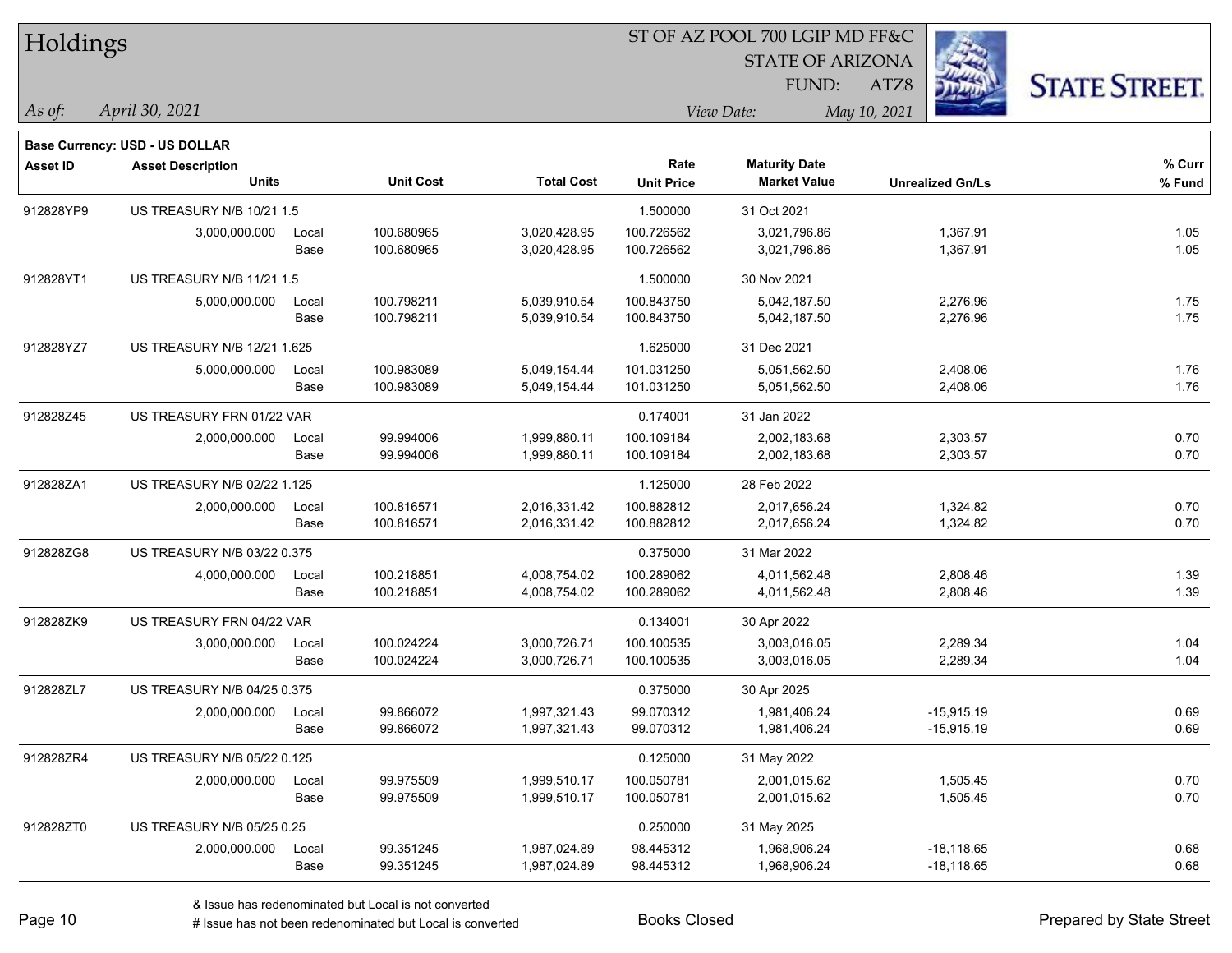| Holdings        |                                       |       |                  |                   | ST OF AZ POOL 700 LGIP MD FF&C |                         |                         |                      |  |  |
|-----------------|---------------------------------------|-------|------------------|-------------------|--------------------------------|-------------------------|-------------------------|----------------------|--|--|
|                 |                                       |       |                  |                   |                                | <b>STATE OF ARIZONA</b> |                         |                      |  |  |
|                 |                                       |       |                  |                   |                                | FUND:                   | ATZ8                    | <b>STATE STREET.</b> |  |  |
| As of:          | April 30, 2021                        |       |                  |                   |                                | View Date:              | May 10, 2021            |                      |  |  |
|                 | <b>Base Currency: USD - US DOLLAR</b> |       |                  |                   |                                |                         |                         |                      |  |  |
| <b>Asset ID</b> | <b>Asset Description</b>              |       |                  |                   | Rate                           | <b>Maturity Date</b>    |                         | % Curr               |  |  |
|                 | Units                                 |       | <b>Unit Cost</b> | <b>Total Cost</b> | <b>Unit Price</b>              | <b>Market Value</b>     | <b>Unrealized Gn/Ls</b> | % Fund               |  |  |
| 912828ZU7       | US TREASURY N/B 06/23 0.25            |       |                  |                   | 0.250000                       | 15 Jun 2023             |                         |                      |  |  |
|                 | 2,000,000.000                         | Local | 100.079920       | 2,001,598.39      | 100.132812                     | 2,002,656.24            | 1,057.85                | 0.70                 |  |  |
|                 |                                       | Base  | 100.079920       | 2,001,598.39      | 100.132812                     | 2,002,656.24            | 1,057.85                | 0.70                 |  |  |
| 912828ZW3       | US TREASURY N/B 06/25 0.25            |       |                  |                   | 0.250000                       | 30 Jun 2025             |                         |                      |  |  |
|                 | 2,000,000.000                         | Local | 99.781443        | 1,995,628.85      | 98.335938                      | 1,966,718.76            | $-28,910.09$            | 0.68                 |  |  |
|                 |                                       | Base  | 99.781443        | 1,995,628.85      | 98.335938                      | 1,966,718.76            | $-28,910.09$            | 0.68                 |  |  |
| 912828ZX1       | US TREASURY N/B 06/22 0.125           |       |                  |                   | 0.125000                       | 30 Jun 2022             |                         |                      |  |  |
|                 | 5,000,000.000                         | Local | 99.970318        | 4,998,515.92      | 100.046875                     | 5,002,343.75            | 3,827.83                | 1.74                 |  |  |
|                 |                                       | Base  | 99.970318        | 4,998,515.92      | 100.046875                     | 5,002,343.75            | 3,827.83                | 1.74                 |  |  |
| 91282CAA9       | US TREASURY FRN 07/22 VAR             |       |                  |                   | 0.075001                       | 31 Jul 2022             |                         |                      |  |  |
|                 | 5,000,000.000                         | Local | 99.991149        | 4,999,557.43      | 100.047861                     | 5,002,393.05            | 2,835.62                | 1.74                 |  |  |
|                 |                                       | Base  | 99.991149        | 4,999,557.43      | 100.047861                     | 5,002,393.05            | 2,835.62                | 1.74                 |  |  |
| 91282CAF8       | US TREASURY N/B 08/23 0.125           |       |                  |                   | 0.125000                       | 15 Aug 2023             |                         |                      |  |  |
|                 | 2,000,000.000                         | Local | 99.785305        | 1,995,706.10      | 99.796875                      | 1,995,937.50            | 231.40                  | 0.69                 |  |  |
|                 |                                       | Base  | 99.785305        | 1,995,706.10      | 99.796875                      | 1,995,937.50            | 231.40                  | 0.69                 |  |  |
| 91282CAG6       | US TREASURY N/B 08/22 0.125           |       |                  |                   | 0.125000                       | 31 Aug 2022             |                         |                      |  |  |
|                 | 5,000,000.000                         | Local | 99.959870        | 4,997,993.50      | 100.027344                     | 5,001,367.20            | 3,373.70                | 1.74                 |  |  |
|                 |                                       | Base  | 99.959870        | 4,997,993.50      | 100.027344                     | 5,001,367.20            | 3,373.70                | 1.74                 |  |  |
| 91282CAJ0       | US TREASURY N/B 08/25 0.25            |       |                  |                   | 0.250000                       | 31 Aug 2025             |                         |                      |  |  |
|                 | 2,000,000.000                         | Local | 99.351692        | 1,987,033.83      | 98.058594                      | 1,961,171.88            | $-25,861.95$            | 0.68                 |  |  |
|                 |                                       | Base  | 99.351692        | 1,987,033.83      | 98.058594                      | 1,961,171.88            | $-25,861.95$            | 0.68                 |  |  |
| 91282CAK7       | US TREASURY N/B 09/23 0.125           |       |                  |                   | 0.125000                       | 15 Sep 2023             |                         |                      |  |  |
|                 | 2,000,000.000                         | Local | 99.727886        | 1,994,557.72      | 99.765625                      | 1,995,312.50            | 754.78                  | 0.69                 |  |  |
|                 |                                       | Base  | 99.727886        | 1,994,557.72      | 99.765625                      | 1,995,312.50            | 754.78                  | 0.69                 |  |  |
| 91282CAM3       | US TREASURY N/B 09/25 0.25            |       |                  |                   | 0.250000                       | 30 Sep 2025             |                         |                      |  |  |
|                 | 2,000,000.000                         | Local | 99.781896        | 1,995,637.92      | 97.957031                      | 1,959,140.62            | $-36,497.30$            | 0.68                 |  |  |
|                 |                                       | Base  | 99.781896        | 1,995,637.92      | 97.957031                      | 1,959,140.62            | $-36,497.30$            | 0.68                 |  |  |
| 91282CAN1       | US TREASURY N/B 09/22 0.125           |       |                  |                   | 0.125000                       | 30 Sep 2022             |                         |                      |  |  |
|                 | 5,000,000.000                         | Local | 99.973722        | 4,998,686.08      | 100.019531                     | 5,000,976.55            | 2,290.47                | 1.74                 |  |  |
|                 |                                       | Base  | 99.973722        | 4,998,686.08      | 100.019531                     | 5,000,976.55            | 2,290.47                | 1.74                 |  |  |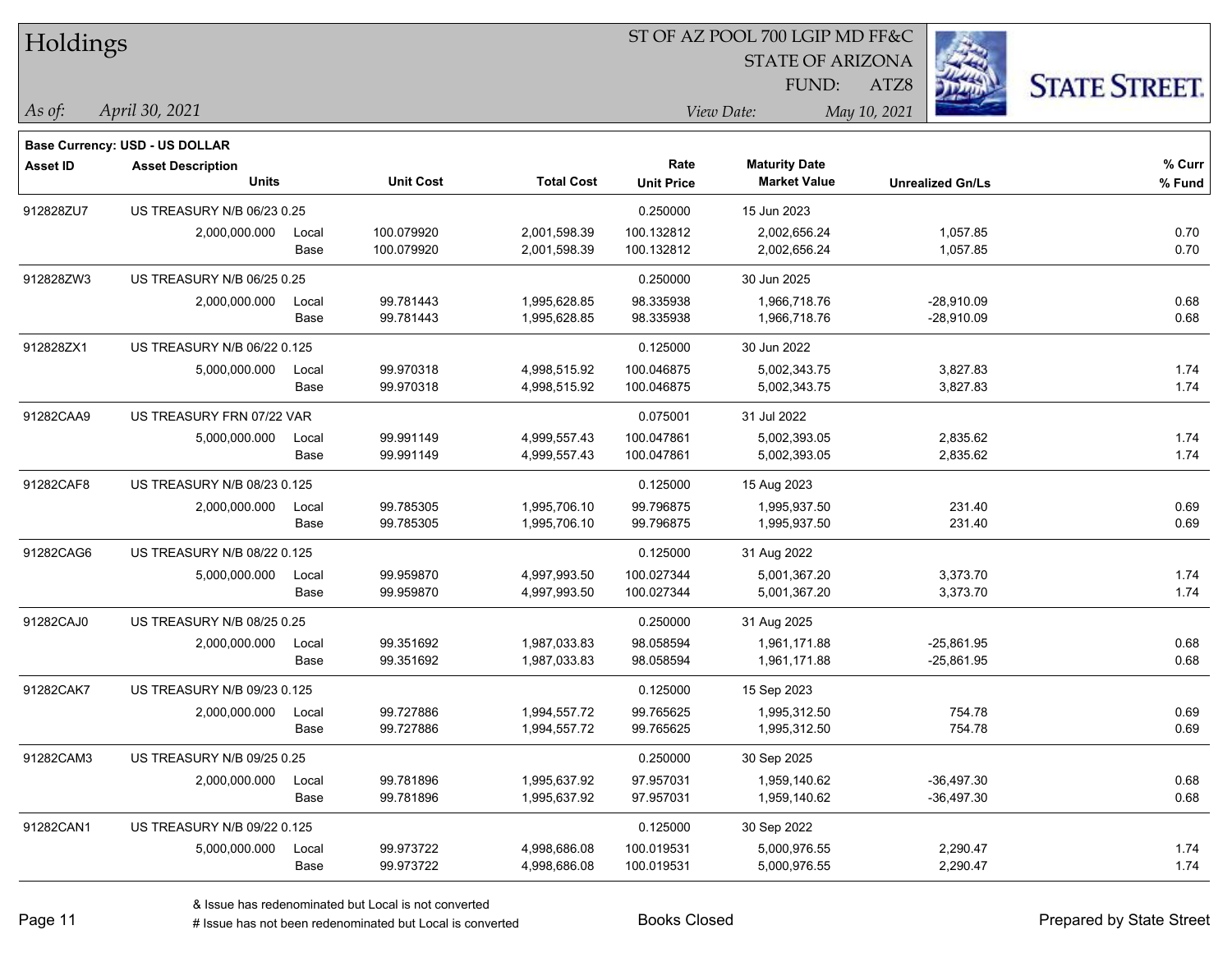| Holdings        |                                       |       |                  |                   | ST OF AZ POOL 700 LGIP MD FF&C |                         |                         |                      |  |  |
|-----------------|---------------------------------------|-------|------------------|-------------------|--------------------------------|-------------------------|-------------------------|----------------------|--|--|
|                 |                                       |       |                  |                   |                                | <b>STATE OF ARIZONA</b> |                         |                      |  |  |
|                 |                                       |       |                  |                   |                                | FUND:                   | ATZ8                    | <b>STATE STREET.</b> |  |  |
| $ As\;of:$      | April 30, 2021                        |       |                  |                   |                                | View Date:              | May 10, 2021            |                      |  |  |
|                 | <b>Base Currency: USD - US DOLLAR</b> |       |                  |                   |                                |                         |                         |                      |  |  |
| <b>Asset ID</b> | <b>Asset Description</b>              |       |                  |                   | Rate                           | <b>Maturity Date</b>    |                         | % Curr               |  |  |
|                 | <b>Units</b>                          |       | <b>Unit Cost</b> | <b>Total Cost</b> | <b>Unit Price</b>              | <b>Market Value</b>     | <b>Unrealized Gn/Ls</b> | % Fund               |  |  |
| 91282CAP6       | US TREASURY N/B 10/23 0.125           |       |                  |                   | 0.125000                       | 15 Oct 2023             |                         |                      |  |  |
|                 | 2,000,000.000                         | Local | 99.769893        | 1,995,397.85      | 99.730469                      | 1,994,609.38            | $-788.47$               | 0.69                 |  |  |
|                 |                                       | Base  | 99.769893        | 1,995,397.85      | 99.730469                      | 1,994,609.38            | $-788.47$               | 0.69                 |  |  |
| 91282CAR2       | US TREASURY N/B 10/22 0.125           |       |                  |                   | 0.125000                       | 31 Oct 2022             |                         |                      |  |  |
|                 | 2,000,000.000                         | Local | 99.996354        | 1,999,927.07      | 100.007812                     | 2,000,156.24            | 229.17                  | 0.70                 |  |  |
|                 |                                       | Base  | 99.996354        | 1,999,927.07      | 100.007812                     | 2,000,156.24            | 229.17                  | 0.70                 |  |  |
| 91282CAS0       | US TREASURY FRN 10/22 VAR             |       |                  |                   | 0.075001                       | 31 Oct 2022             |                         |                      |  |  |
|                 | 3,000,000.000                         | Local | 99.990883        | 2,999,726.50      | 100.050097                     | 3,001,502.91            | 1,776.41                | 1.04                 |  |  |
|                 |                                       | Base  | 99.990883        | 2,999,726.50      | 100.050097                     | 3,001,502.91            | 1,776.41                | 1.04                 |  |  |
| 91282CAT8       | US TREASURY N/B 10/25 0.25            |       |                  |                   | 0.250000                       | 31 Oct 2025             |                         |                      |  |  |
|                 | 2,000,000.000                         | Local | 99.098250        | 1,981,965.00      | 97.824219                      | 1,956,484.38            | $-25,480.62$            | 0.68                 |  |  |
|                 |                                       | Base  | 99.098250        | 1,981,965.00      | 97.824219                      | 1,956,484.38            | $-25,480.62$            | 0.68                 |  |  |
| 91282CAW1       | US TREASURY N/B 11/23 0.25            |       |                  |                   | 0.250000                       | 15 Nov 2023             |                         |                      |  |  |
|                 | 2,000,000.000                         | Local | 100.008860       | 2,000,177.19      | 100.000000                     | 2,000,000.00            | $-177.19$               | 0.70                 |  |  |
|                 |                                       | Base  | 100.008860       | 2,000,177.19      | 100.000000                     | 2,000,000.00            | $-177.19$               | 0.70                 |  |  |
| 91282CAX9       | US TREASURY N/B 11/22 0.125           |       |                  |                   | 0.125000                       | 30 Nov 2022             |                         |                      |  |  |
|                 | 5,000,000.000                         | Local | 99.945396        | 4,997,269.81      | 100.000000                     | 5,000,000.00            | 2,730.19                | 1.74                 |  |  |
|                 |                                       | Base  | 99.945396        | 4,997,269.81      | 100.000000                     | 5,000,000.00            | 2,730.19                | 1.74                 |  |  |
| 91282CAZ4       | US TREASURY N/B 11/25 0.375           |       |                  |                   | 0.375000                       | 30 Nov 2025             |                         |                      |  |  |
|                 | 2,000,000.000                         | Local | 99.774145        | 1,995,482.89      | 98.242188                      | 1,964,843.76            | $-30,639.13$            | 0.68                 |  |  |
|                 |                                       | Base  | 99.774145        | 1,995,482.89      | 98.242188                      | 1,964,843.76            | $-30,639.13$            | 0.68                 |  |  |
| 91282CBA8       | US TREASURY N/B 12/23 0.125           |       |                  |                   | 0.125000                       | 15 Dec 2023             |                         |                      |  |  |
|                 | 2,000,000.000                         | Local | 99.780333        | 1,995,606.66      | 99.621094                      | 1,992,421.88            | $-3,184.78$             | 0.69                 |  |  |
|                 |                                       | Base  | 99.780333        | 1,995,606.66      | 99.621094                      | 1,992,421.88            | $-3,184.78$             | 0.69                 |  |  |
| 91282CBC4       | US TREASURY N/B 12/25 0.375           |       |                  |                   | 0.375000                       | 31 Dec 2025             |                         |                      |  |  |
|                 | 2,000,000.000                         | Local | 99.563329        | 1,991,266.58      | 98.113281                      | 1,962,265.62            | $-29,000.96$            | 0.68                 |  |  |
|                 |                                       | Base  | 99.563329        | 1,991,266.58      | 98.113281                      | 1,962,265.62            | $-29,000.96$            | 0.68                 |  |  |
| 91282CBD2       | US TREASURY N/B 12/22 0.125           |       |                  |                   | 0.125000                       | 31 Dec 2022             |                         |                      |  |  |
|                 | 5,000,000.000                         | Local | 99.982066        | 4,999,103.30      | 99.976562                      | 4,998,828.10            | $-275.20$               | 1.74                 |  |  |
|                 |                                       | Base  | 99.982066        | 4,999,103.30      | 99.976562                      | 4,998,828.10            | $-275.20$               | 1.74                 |  |  |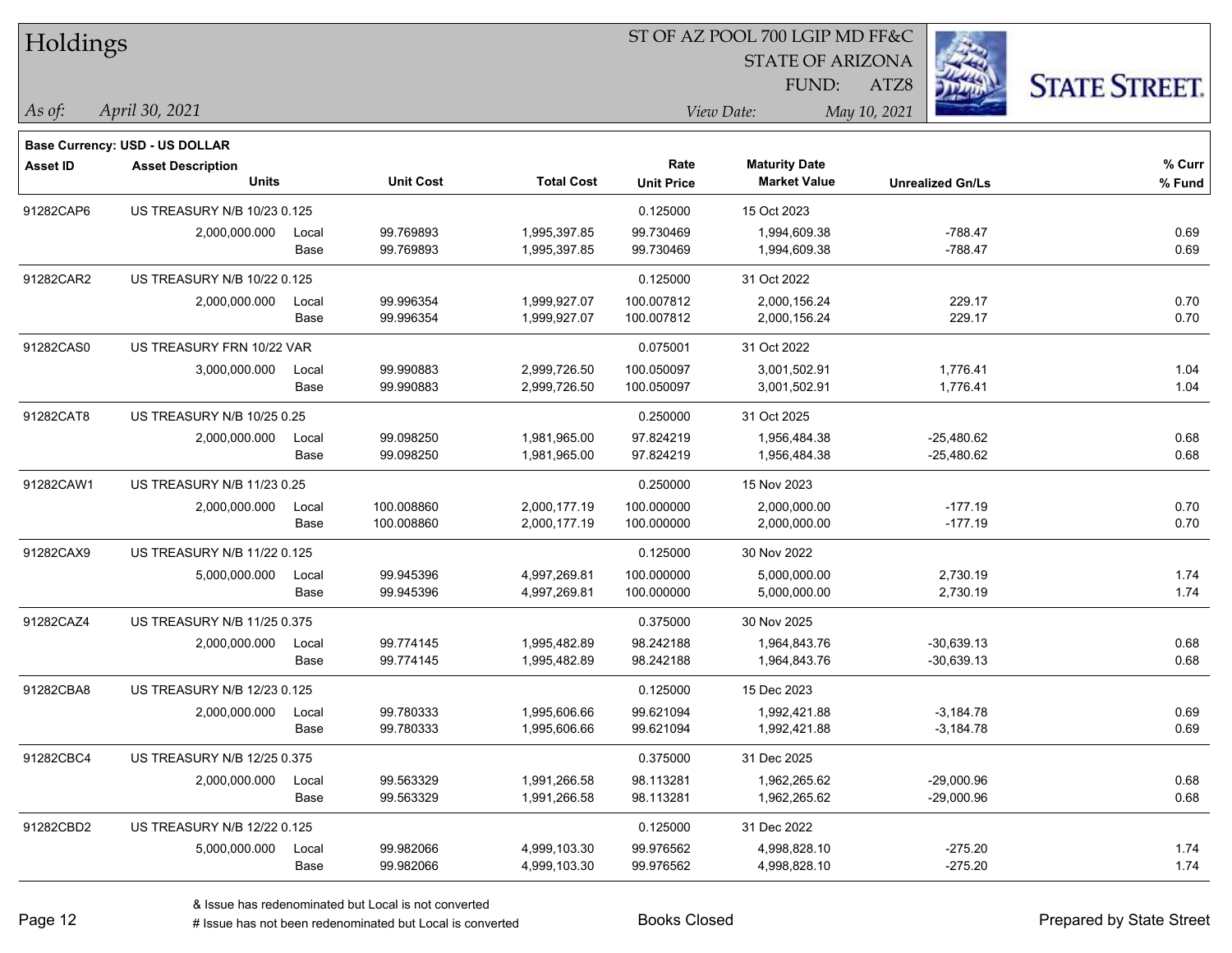| Holdings        |                                                                   |       |                  |                   | ST OF AZ POOL 700 LGIP MD FF&C |                         |                         |                      |  |  |
|-----------------|-------------------------------------------------------------------|-------|------------------|-------------------|--------------------------------|-------------------------|-------------------------|----------------------|--|--|
|                 |                                                                   |       |                  |                   |                                | <b>STATE OF ARIZONA</b> |                         |                      |  |  |
|                 |                                                                   |       |                  |                   |                                | FUND:                   | ATZ8                    | <b>STATE STREET.</b> |  |  |
| As of:          | April 30, 2021                                                    |       |                  |                   |                                | View Date:              | May 10, 2021            |                      |  |  |
|                 |                                                                   |       |                  |                   |                                |                         |                         |                      |  |  |
| <b>Asset ID</b> | <b>Base Currency: USD - US DOLLAR</b><br><b>Asset Description</b> |       |                  |                   | Rate                           | <b>Maturity Date</b>    |                         | % Curr               |  |  |
|                 | Units                                                             |       | <b>Unit Cost</b> | <b>Total Cost</b> | <b>Unit Price</b>              | <b>Market Value</b>     | <b>Unrealized Gn/Ls</b> | % Fund               |  |  |
| 91282CBE0       | US TREASURY N/B 01/24 0.125                                       |       |                  |                   | 0.125000                       | 15 Jan 2024             |                         |                      |  |  |
|                 | 2,000,000.000                                                     | Local | 99.713942        | 1,994,278.83      | 99.566406                      | 1,991,328.12            | $-2,950.71$             | 0.69                 |  |  |
|                 |                                                                   | Base  | 99.713942        | 1,994,278.83      | 99.566406                      | 1,991,328.12            | $-2,950.71$             | 0.69                 |  |  |
| 91282CBG5       | US TREASURY N/B 01/23 0.125                                       |       |                  |                   | 0.125000                       | 31 Jan 2023             |                         |                      |  |  |
|                 | 3,000,000.000                                                     | Local | 99.998249        | 2,999,947.48      | 99.960938                      | 2,998,828.14            | $-1,119.34$             | 1.04                 |  |  |
|                 |                                                                   | Base  | 99.998249        | 2,999,947.48      | 99.960938                      | 2,998,828.14            | $-1,119.34$             | 1.04                 |  |  |
| 91282CBH3       | US TREASURY N/B 01/26 0.375                                       |       |                  |                   | 0.375000                       | 31 Jan 2026             |                         |                      |  |  |
|                 | 2,000,000.000                                                     | Local | 99.619744        | 1,992,394.87      | 97.976562                      | 1,959,531.24            | $-32,863.63$            | 0.68                 |  |  |
|                 |                                                                   | Base  | 99.619744        | 1,992,394.87      | 97.976562                      | 1,959,531.24            | $-32,863.63$            | 0.68                 |  |  |
| 91282CBK6       | US TREASURY FRN 01/23 VAR                                         |       |                  |                   | 0.069001                       | 31 Jan 2023             |                         |                      |  |  |
|                 | 2,000,000.000                                                     | Local | 99.991125        | 1,999,822.49      | 100.038664                     | 2,000,773.28            | 950.79                  | 0.70                 |  |  |
|                 |                                                                   | Base  | 99.991125        | 1,999,822.49      | 100.038664                     | 2,000,773.28            | 950.79                  | 0.70                 |  |  |
| 91282CBM2       | US TREASURY N/B 02/24 0.125                                       |       |                  |                   | 0.125000                       | 15 Feb 2024             |                         |                      |  |  |
|                 | 2,000,000.000                                                     | Local | 99.748471        | 1,994,969.41      | 99.539062                      | 1,990,781.24            | $-4,188.17$             | 0.69                 |  |  |
|                 |                                                                   | Base  | 99.748471        | 1,994,969.41      | 99.539062                      | 1,990,781.24            | $-4,188.17$             | 0.69                 |  |  |
| 91282CBN0       | US TREASURY N/B 02/23 0.125                                       |       |                  |                   | 0.125000                       | 28 Feb 2023             |                         |                      |  |  |
|                 | 3,000,000.000                                                     | Local | 100.017910       | 3,000,537.29      | 99.949219                      | 2,998,476.57            | $-2,060.72$             | 1.04                 |  |  |
|                 |                                                                   | Base  | 100.017910       | 3,000,537.29      | 99.949219                      | 2,998,476.57            | $-2,060.72$             | 1.04                 |  |  |
| 91282CBQ3       | US TREASURY N/B 02/26 0.5                                         |       |                  |                   | 0.500000                       | 28 Feb 2026             |                         |                      |  |  |
|                 | 2,000,000.000                                                     | Local | 99.612550        | 1,992,251.00      | 98.467200                      | 1,969,344.00            | $-22,907.00$            | 0.68                 |  |  |
|                 |                                                                   | Base  | 99.612550        | 1,992,251.00      | 98.467200                      | 1,969,344.00            | $-22,907.00$            | 0.68                 |  |  |
| 91282CBR1       | US TREASURY N/B 03/24 0.25                                        |       |                  |                   | 0.250000                       | 15 Mar 2024             |                         |                      |  |  |
|                 | 2,000,000.000                                                     | Local | 99.719374        | 1,994,387.47      | 99.820312                      | 1,996,406.24            | 2,018.77                | 0.69                 |  |  |
|                 |                                                                   | Base  | 99.719374        | 1,994,387.47      | 99.820312                      | 1,996,406.24            | 2,018.77                | 0.69                 |  |  |
| 91282CBT7       | US TREASURY N/B 03/26 0.75                                        |       |                  |                   | 0.750000                       | 31 Mar 2026             |                         |                      |  |  |
|                 | 2,000,000.000                                                     | Local | 99.162436        | 1,983,248.72      | 99.562500                      | 1,991,250.00            | 8,001.28                | 0.69                 |  |  |
|                 |                                                                   | Base  | 99.162436        | 1,983,248.72      | 99.562500                      | 1,991,250.00            | 8,001.28                | 0.69                 |  |  |
| 91282CBU4       | US TREASURY N/B 03/23 0.125                                       |       |                  |                   | 0.125000                       | 31 Mar 2023             |                         |                      |  |  |
|                 | 3,000,000.000                                                     | Local | 99.927376        | 2,997,821.27      | 99.937500                      | 2,998,125.00            | 303.73                  | 1.04                 |  |  |
|                 |                                                                   | Base  | 99.927376        | 2,997,821.27      | 99.937500                      | 2,998,125.00            | 303.73                  | 1.04                 |  |  |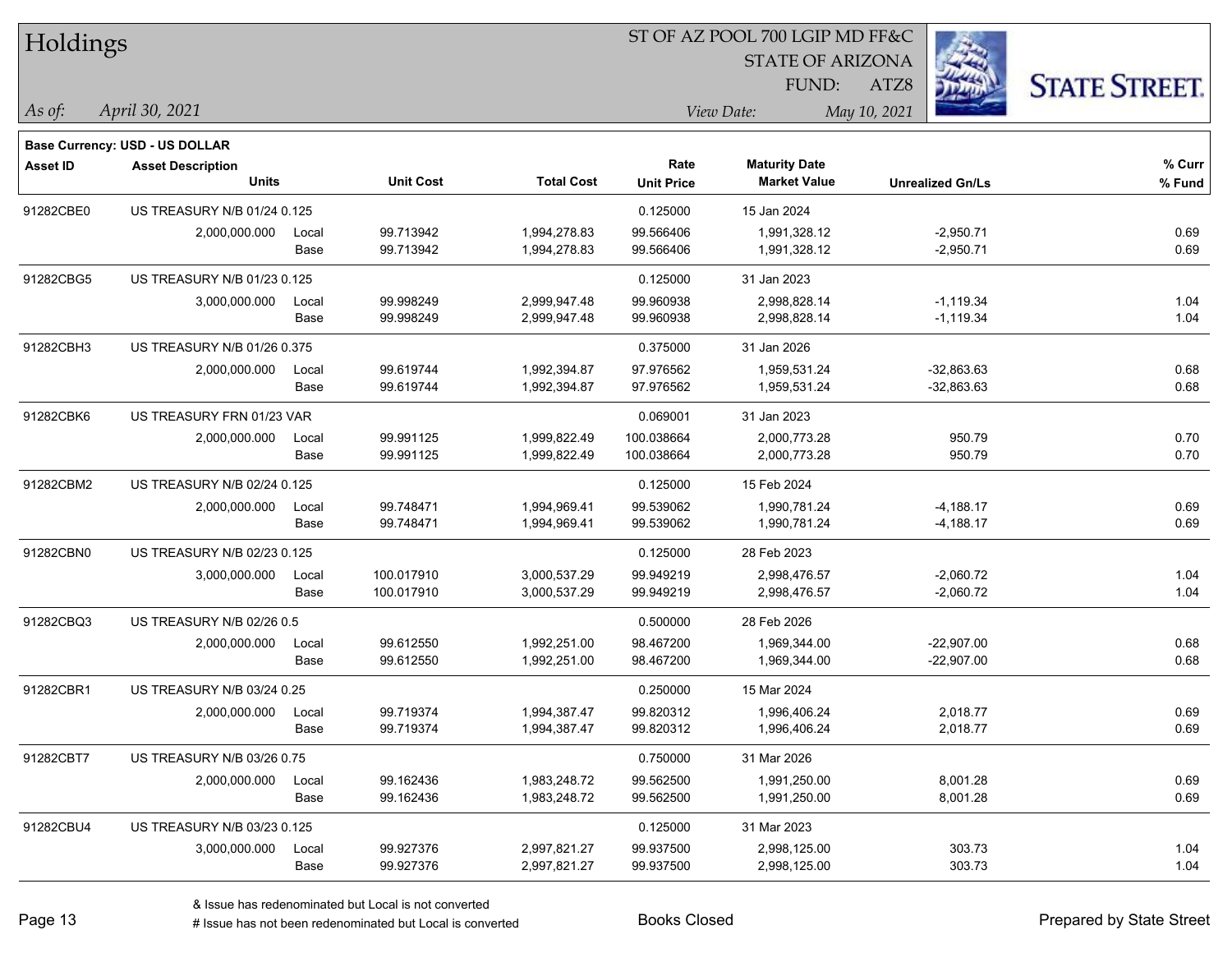| Holdings                  |                                |       |                  |                   |                   | ST OF AZ POOL 700 LGIP MD FF&C<br><b>STATE OF ARIZONA</b> |                         |                      |
|---------------------------|--------------------------------|-------|------------------|-------------------|-------------------|-----------------------------------------------------------|-------------------------|----------------------|
|                           |                                |       |                  |                   |                   | FUND:                                                     | ATZ8                    | <b>STATE STREET.</b> |
| $\vert$ As of:            | April 30, 2021                 |       |                  |                   |                   | View Date:                                                | May 10, 2021            |                      |
|                           | Base Currency: USD - US DOLLAR |       |                  |                   |                   |                                                           |                         |                      |
| Asset ID                  | <b>Asset Description</b>       |       | <b>Unit Cost</b> | <b>Total Cost</b> | Rate              | <b>Maturity Date</b><br><b>Market Value</b>               |                         | % Curr               |
|                           | <b>Units</b>                   |       |                  |                   | <b>Unit Price</b> |                                                           | <b>Unrealized Gn/Ls</b> | % Fund               |
| <b>US DOLLAR Total</b>    |                                |       |                  |                   |                   |                                                           |                         |                      |
|                           | 237,871,761.820                | Local |                  | 238,815,363.40    |                   | 238,817,577.74                                            | 2,214.34                | 83.02                |
| Original Face:            | 100,500,867.000                | Base  |                  | 238,815,363.40    |                   | 238,817,577.74                                            | 2,214.34                | 83.02                |
| <b>FIXED INCOME Total</b> |                                |       |                  |                   |                   |                                                           |                         |                      |
|                           | 237,871,761.820                | Base  |                  | 238,815,363.40    |                   | 238,817,577.74                                            | 2,214.34                | 83.02                |
| Original Face:            | 100,500,867.000                |       |                  |                   |                   |                                                           |                         |                      |

Page 14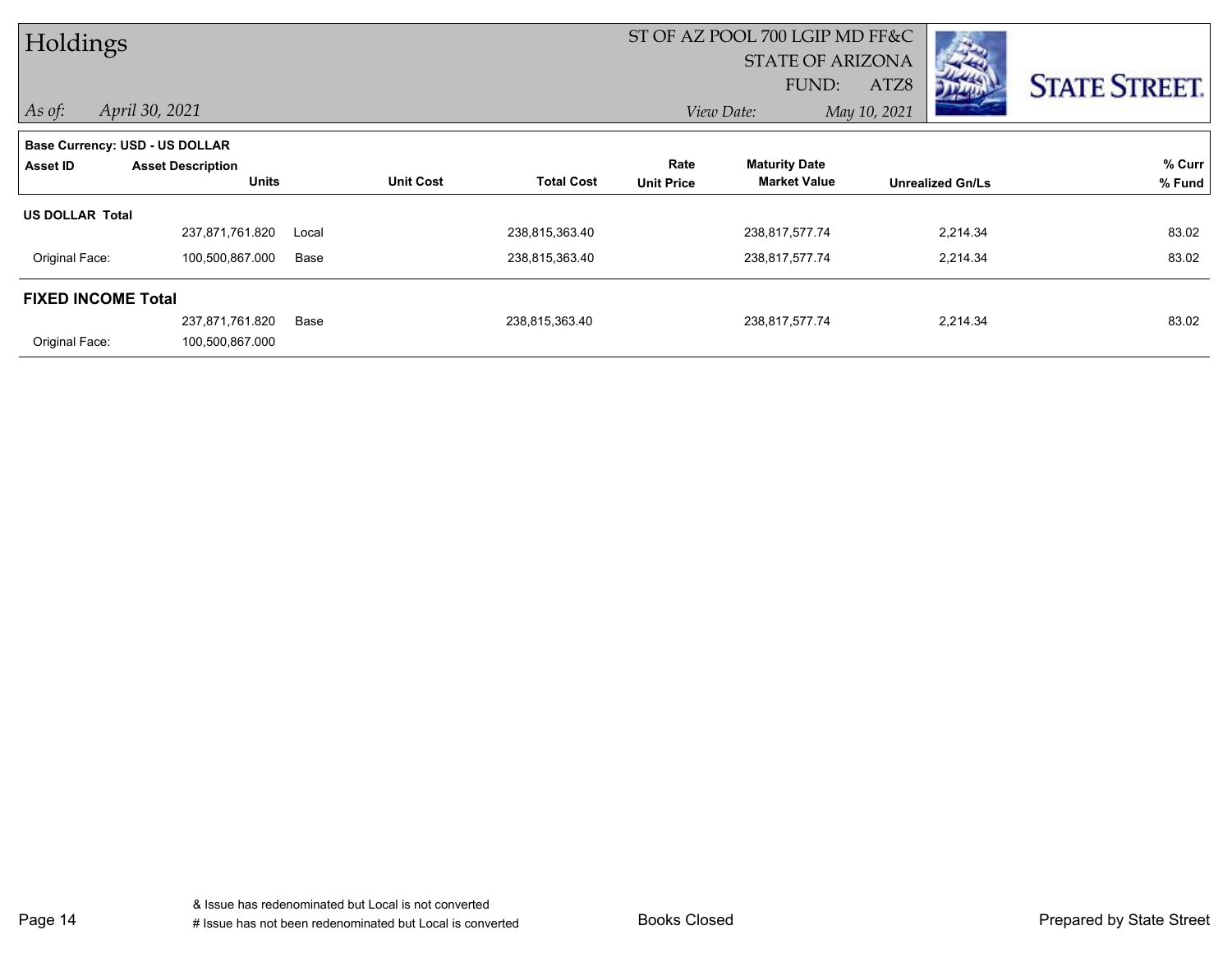| Holdings          |                                       |      |                  |                   |                   | ST OF AZ POOL 700 LGIP MD FF&C |              |                         |                      |
|-------------------|---------------------------------------|------|------------------|-------------------|-------------------|--------------------------------|--------------|-------------------------|----------------------|
|                   |                                       |      |                  |                   |                   | <b>STATE OF ARIZONA</b>        |              |                         |                      |
|                   |                                       |      |                  |                   |                   | FUND:                          | ATZ8         |                         | <b>STATE STREET.</b> |
| $\vert$ As of:    | April 30, 2021                        |      |                  |                   | View Date:        |                                | May 10, 2021 |                         |                      |
|                   | <b>Base Currency: USD - US DOLLAR</b> |      |                  |                   |                   |                                |              |                         |                      |
| Asset ID          | <b>Asset Description</b>              |      |                  |                   | Rate              | <b>Maturity Date</b>           |              |                         | % Curr               |
|                   | <b>Units</b>                          |      | <b>Unit Cost</b> | <b>Total Cost</b> | <b>Unit Price</b> | <b>Market Value</b>            |              | <b>Unrealized Gn/Ls</b> | % Fund               |
| <b>FUND Total</b> |                                       |      |                  |                   |                   |                                |              |                         |                      |
|                   | 286,728,562.660                       | Base |                  | 287.672.164.24    |                   | 287,674,378.58                 |              | 2.214.34                | 100.00               |
| Original Face:    | 100,500,867.000                       |      |                  |                   |                   |                                |              |                         |                      |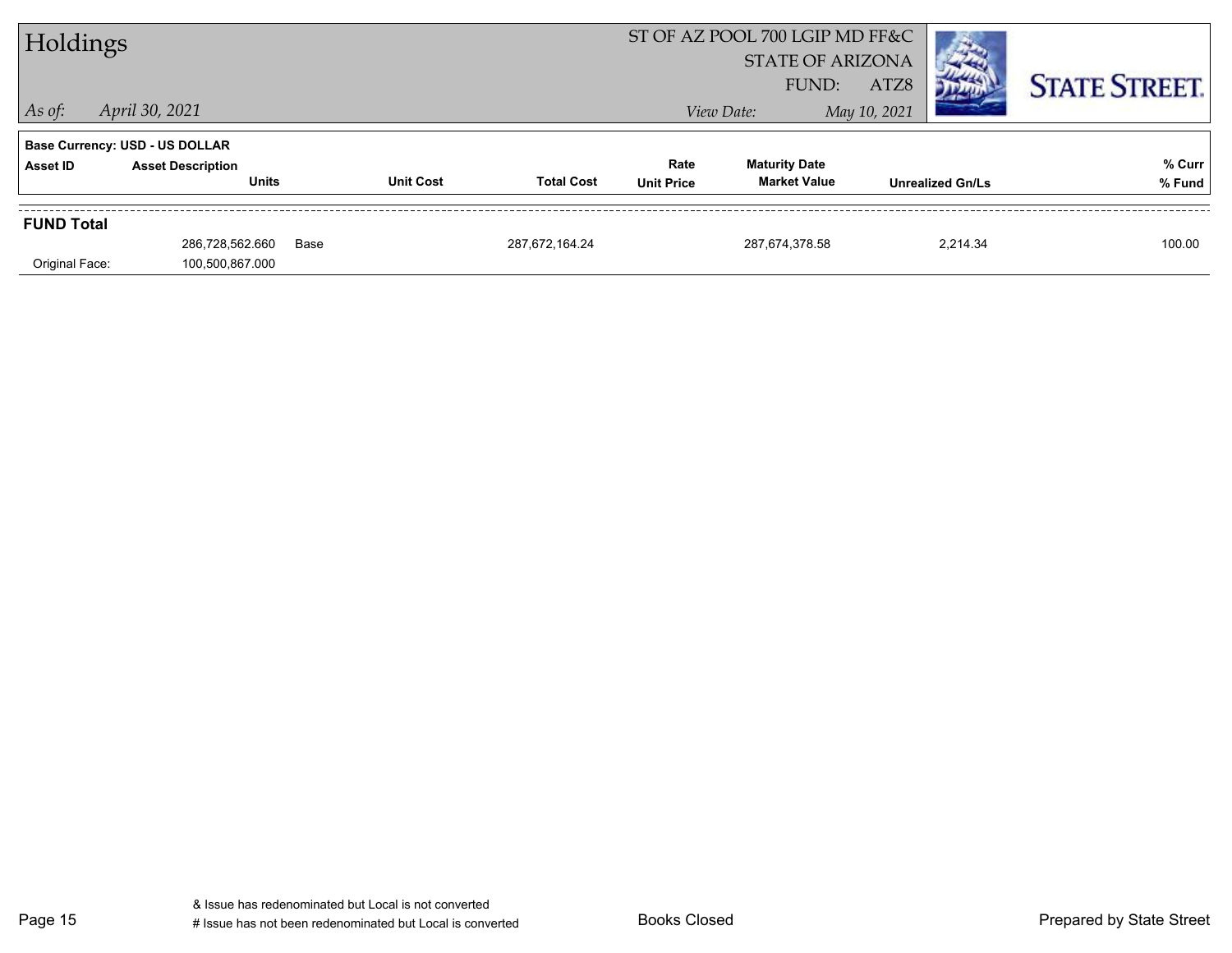# Holdings

Currency Summary

*As of: April 30, 2021*

## ST OF AZ POOL 700 LGIP MD FF&C

STATE OF ARIZONA

ATZ8



*View Date:May 10, 2021*

FUND:

**Base Currency:USD - US DOLLAR**

|                        |                 |       |                   |                     | % Currency |                         |                          |                           |
|------------------------|-----------------|-------|-------------------|---------------------|------------|-------------------------|--------------------------|---------------------------|
|                        | <b>Units</b>    |       | <b>Total Cost</b> | <b>Market Value</b> | % Fund     | <b>Unreal Sec Gn/Ls</b> | <b>Unreal Curr Gn/Ls</b> | <b>Total Unreal Gn/Ls</b> |
| <b>US DOLLAR</b>       |                 |       |                   |                     |            |                         | Exchange Rate:           | 1.000000                  |
| <b>CASH</b>            |                 |       |                   |                     |            |                         |                          |                           |
|                        | 356,579.750     | Local | 356,579.75        | 356,579.75          | 0.12       | 0.00                    |                          | 0.00                      |
|                        |                 | Base  | 356,579.75        | 356,579.75          | 0.12       | 0.00                    | 0.00                     | 0.00                      |
| <b>CASH EQUIVALENT</b> |                 |       |                   |                     |            |                         |                          |                           |
|                        | 48,500,221.090  | Local | 48,500,221.09     | 48,500,221.09       | 16.86      | 0.00                    |                          | 0.00                      |
|                        |                 | Base  | 48,500,221.09     | 48,500,221.09       | 16.86      | 0.00                    | 0.00                     | 0.00                      |
| <b>FIXED INCOME</b>    |                 |       |                   |                     |            |                         |                          |                           |
|                        | 237,871,761.820 | Local | 238,815,363.40    | 238,817,577.74      | 83.02      | 2,214.34                |                          | 2,214.34                  |
| Original Face:         | 100,500,867.000 | Base  | 238,815,363.40    | 238,817,577.74      | 83.02      | 2,214.34                | 0.00                     | 2,214.34                  |
| <b>US DOLLAR Total</b> |                 |       |                   |                     |            |                         |                          |                           |
|                        | 286,728,562.660 | Local | 287,672,164.24    | 287,674,378.58      | 100.00     | 2,214.34                |                          | 2,214.34                  |
| Original Face:         | 100,500,867.000 | Base  | 287,672,164.24    | 287,674,378.58      | 100.00     | 2,214.34                | 0.00                     | 2,214.34                  |
| <b>FUND Total</b>      |                 |       |                   |                     |            |                         |                          |                           |
|                        | 286,728,562.660 | Base  | 287,672,164.24    | 287,674,378.58      | 100.00     | 2,214.34                | 0.00                     | 2,214.34                  |
| Original Face:         | 100,500,867.000 |       |                   |                     |            |                         |                          |                           |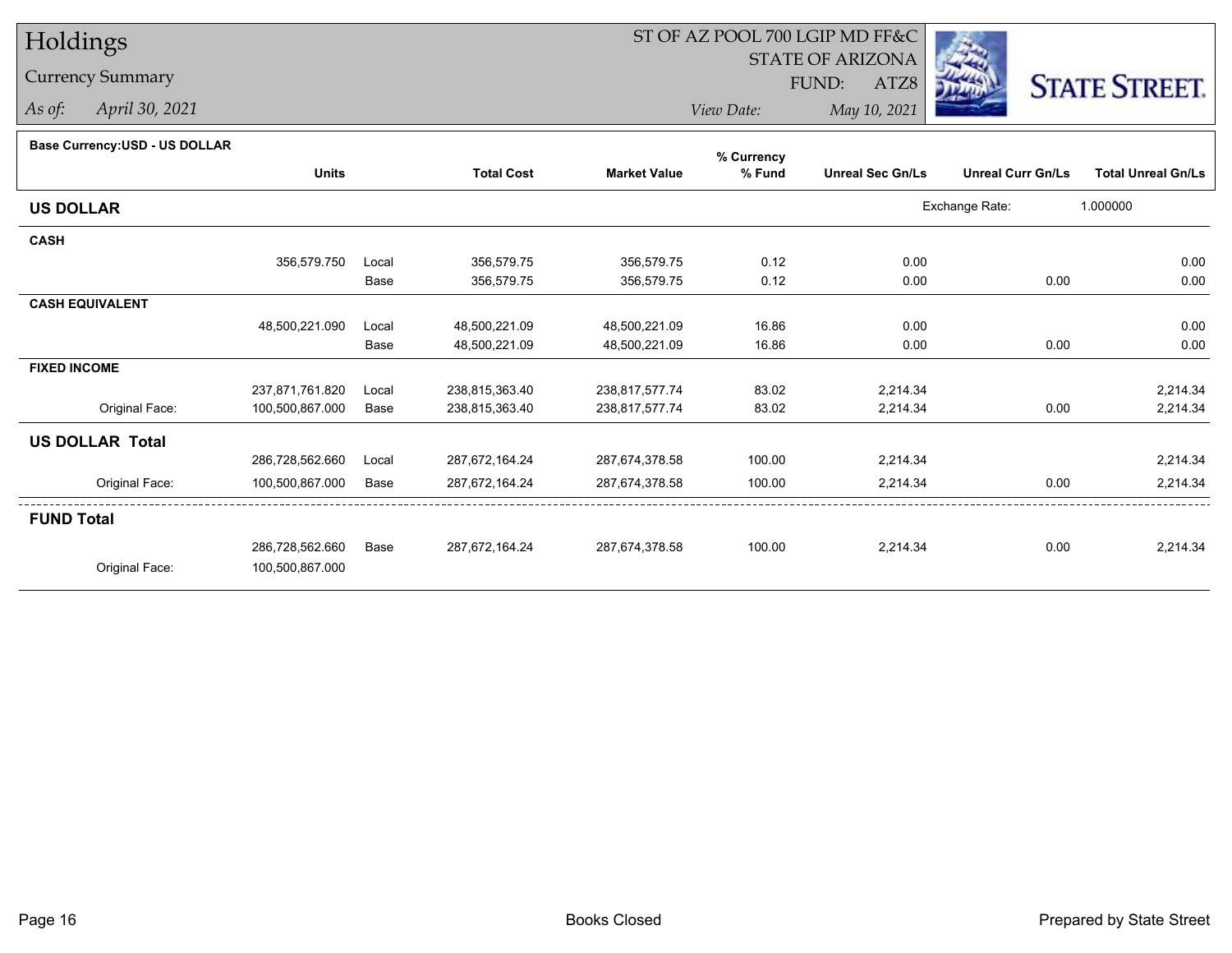| Holdings             |                                       |                   |                     | ST OF AZ POOL 700 LGIP MD FF&C |                                          |                          |                           |
|----------------------|---------------------------------------|-------------------|---------------------|--------------------------------|------------------------------------------|--------------------------|---------------------------|
| <b>Asset Summary</b> |                                       |                   |                     |                                | <b>STATE OF ARIZONA</b><br>FUND:<br>ATZ8 |                          |                           |
| As of:               | April 30, 2021                        |                   |                     | View Date:                     | May 10, 2021                             |                          | <b>STATE STREET.</b>      |
|                      | <b>Base Currency: USD - US DOLLAR</b> |                   |                     |                                |                                          |                          |                           |
|                      | <b>Units</b>                          | <b>Total Cost</b> | <b>Market Value</b> | % Fund                         | <b>Unreal Sec Gn/Ls</b>                  | <b>Unreal Curr Gn/Ls</b> | <b>Total Unreal Gn/Ls</b> |
|                      |                                       |                   |                     |                                |                                          |                          |                           |
| <b>CASH</b>          |                                       |                   |                     |                                |                                          |                          |                           |
| <b>US DOLLAR</b>     |                                       |                   |                     |                                |                                          |                          |                           |
|                      | 356,579.750                           | 356,579.75        | 356,579.75          | 0.12                           | 0.00                                     | 0.00                     | 0.00                      |
| <b>CASH Total</b>    |                                       |                   |                     |                                |                                          |                          |                           |
|                      | 356,579.750                           | 356,579.75        | 356,579.75          | 0.12                           | 0.00                                     | 0.00                     | 0.00                      |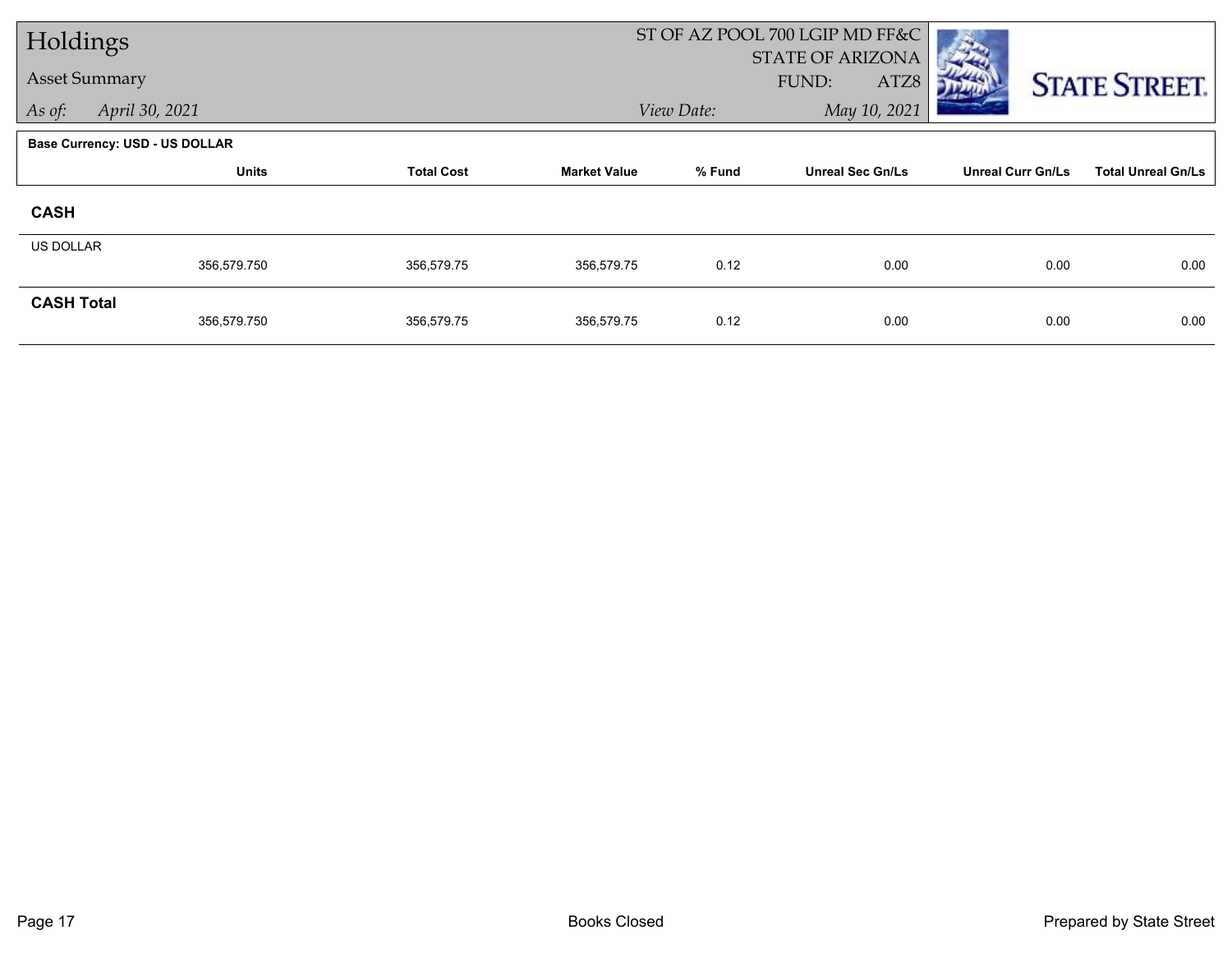| Holdings             |                                |                   |                     | ST OF AZ POOL 700 LGIP MD FF&C |                         |                          |                           |  |
|----------------------|--------------------------------|-------------------|---------------------|--------------------------------|-------------------------|--------------------------|---------------------------|--|
|                      |                                |                   |                     |                                | <b>STATE OF ARIZONA</b> |                          |                           |  |
| <b>Asset Summary</b> |                                |                   |                     |                                | FUND:<br>ATZ8           |                          | <b>STATE STREET.</b>      |  |
| As of:               | April 30, 2021                 |                   |                     | May 10, 2021<br>View Date:     |                         |                          |                           |  |
|                      | Base Currency: USD - US DOLLAR |                   |                     |                                |                         |                          |                           |  |
|                      | <b>Units</b>                   | <b>Total Cost</b> | <b>Market Value</b> | % Fund                         | <b>Unreal Sec Gn/Ls</b> | <b>Unreal Curr Gn/Ls</b> | <b>Total Unreal Gn/Ls</b> |  |
|                      | <b>CASH EQUIVALENT</b>         |                   |                     |                                |                         |                          |                           |  |
| US DOLLAR            |                                |                   |                     |                                |                         |                          |                           |  |
|                      | 48,500,221.090                 | 48,500,221.09     | 48,500,221.09       | 16.86                          | 0.00                    | 0.00                     | 0.00                      |  |
|                      | <b>CASH EQUIVALENT Total</b>   |                   |                     |                                |                         |                          |                           |  |
|                      | 48,500,221.090                 | 48,500,221.09     | 48,500,221.09       | 16.86                          | 0.00                    | 0.00                     | 0.00                      |  |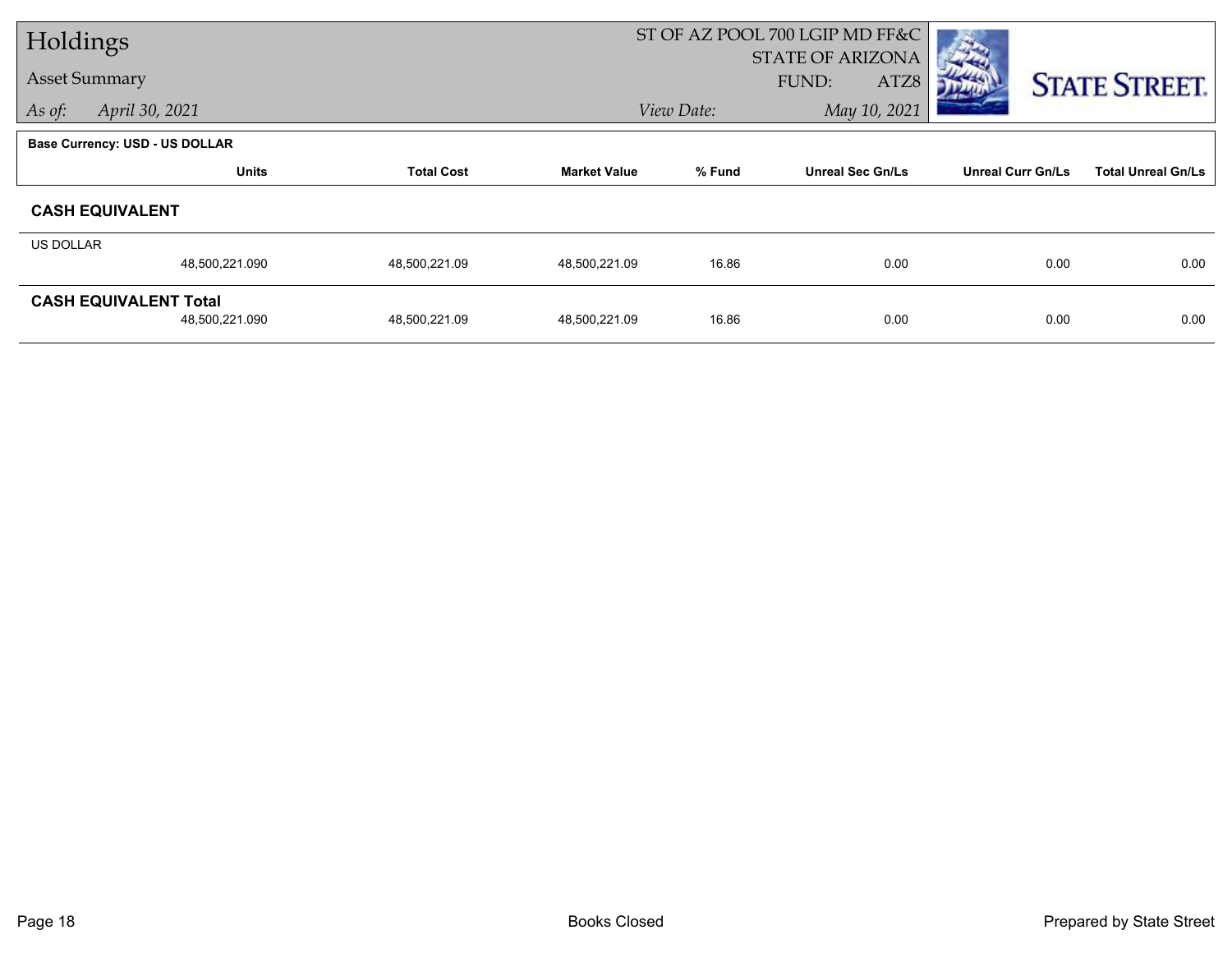| Holdings             |                                       |                   |                     | ST OF AZ POOL 700 LGIP MD FF&C |                                          |                          |                           |
|----------------------|---------------------------------------|-------------------|---------------------|--------------------------------|------------------------------------------|--------------------------|---------------------------|
| <b>Asset Summary</b> |                                       |                   |                     |                                | <b>STATE OF ARIZONA</b><br>FUND:<br>ATZ8 |                          |                           |
|                      |                                       |                   |                     |                                | May 10, 2021                             |                          | <b>STATE STREET.</b>      |
| As of:               | April 30, 2021                        |                   |                     | View Date:                     |                                          |                          |                           |
|                      | <b>Base Currency: USD - US DOLLAR</b> |                   |                     |                                |                                          |                          |                           |
|                      | <b>Units</b>                          | <b>Total Cost</b> | <b>Market Value</b> | % Fund                         | <b>Unreal Sec Gn/Ls</b>                  | <b>Unreal Curr Gn/Ls</b> | <b>Total Unreal Gn/Ls</b> |
|                      | <b>FIXED INCOME</b>                   |                   |                     |                                |                                          |                          |                           |
| US DOLLAR            |                                       |                   |                     |                                |                                          |                          |                           |
|                      | 237,871,761.820                       | 238,815,363.40    | 238,817,577.74      | 83.02                          | 2,214.34                                 | 0.00                     | 2,214.34                  |
|                      | <b>FIXED INCOME Total</b>             |                   |                     |                                |                                          |                          |                           |
|                      | 237,871,761.820                       | 238,815,363.40    | 238,817,577.74      | 83.02                          | 2,214.34                                 | 0.00                     | 2,214.34                  |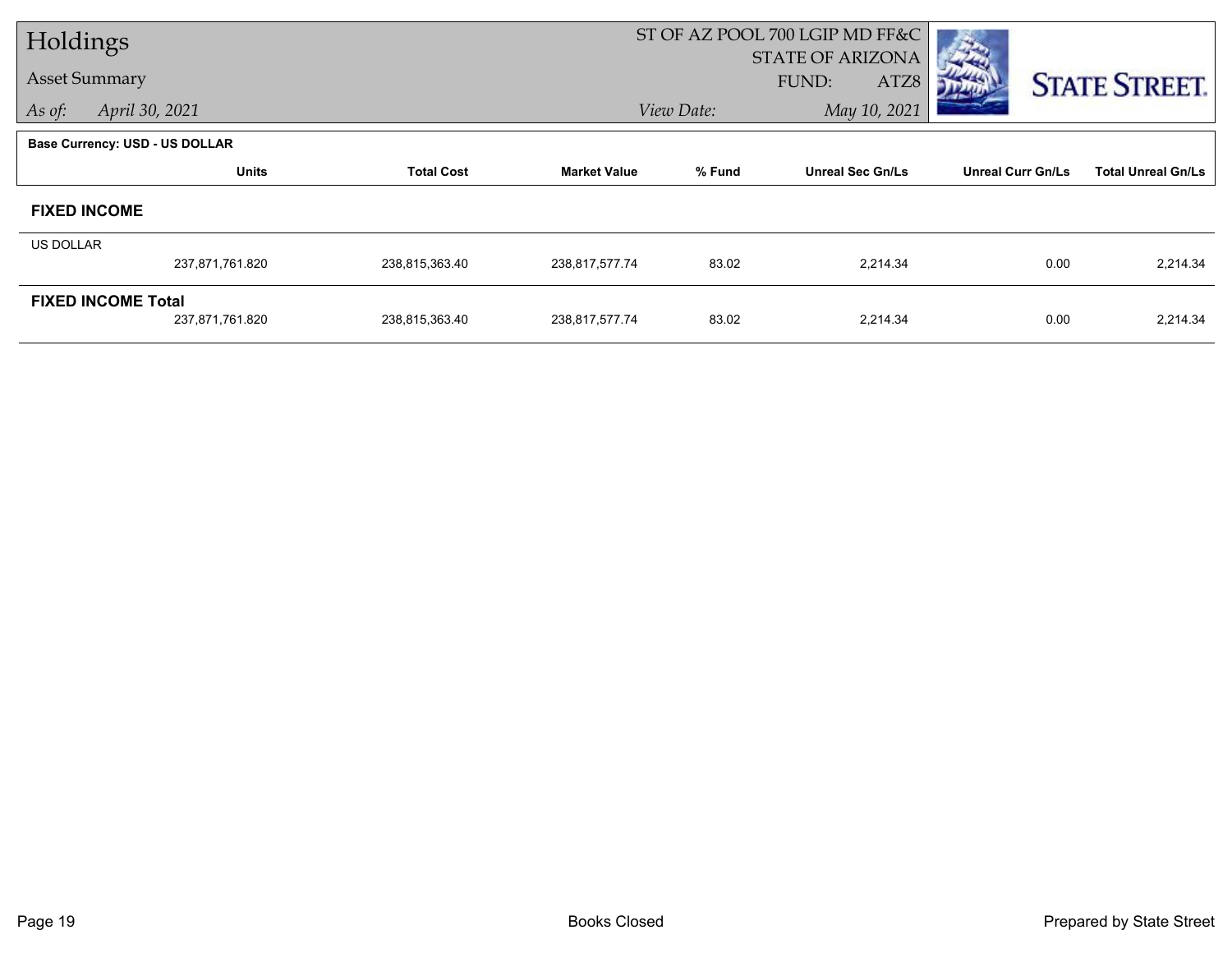| Holdings          |                                       |                   |                     | ST OF AZ POOL 700 LGIP MD FF&C  |                         |                   |                           |
|-------------------|---------------------------------------|-------------------|---------------------|---------------------------------|-------------------------|-------------------|---------------------------|
|                   |                                       |                   |                     | <b>STATE OF ARIZONA</b><br>ATZ8 |                         |                   |                           |
|                   | <b>Asset Summary</b>                  |                   |                     | FUND:                           |                         |                   | <b>STATE STREET.</b>      |
| As of:            | April 30, 2021                        |                   |                     | View Date:                      |                         |                   |                           |
|                   | <b>Base Currency: USD - US DOLLAR</b> |                   |                     |                                 |                         |                   |                           |
|                   | <b>Units</b>                          | <b>Total Cost</b> | <b>Market Value</b> | % Fund                          | <b>Unreal Sec Gn/Ls</b> | Unreal Curr Gn/Ls | <b>Total Unreal Gn/Ls</b> |
| <b>FUND Total</b> |                                       |                   |                     |                                 |                         |                   |                           |
|                   | 286,728,562.660                       | 287.672.164.24    | 287,674,378.58      | 100.00                          | 2.214.34                | 0.00              | 2,214.34                  |